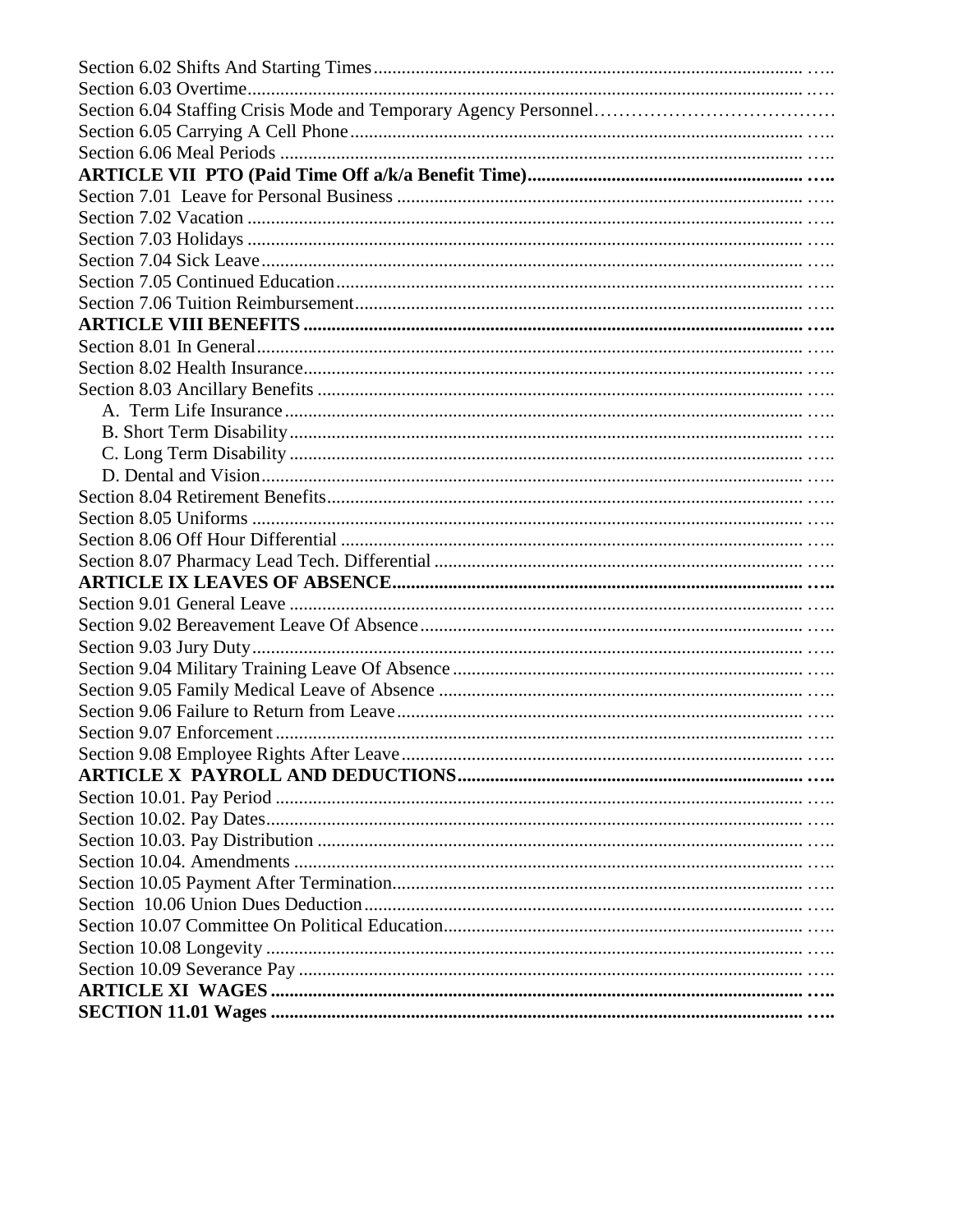# **ARTICLE I INTRODUCTION**

#### **Section 1.01 Effective Date**

This Agreement shall be effective from July 1, 2017, and shall continue in full force and effect until midnight on June 30, 2022 and thereafter continue in effect from year to year thereafter unless notice of termination, or a request to bargain a successor Agreement is given in writing by certified mail by either party not later than one hundred twenty (120) days prior to June 30, 2022. The notices referred to shall be considered to have been given as of the date shown on the postmark. Written notice may be tendered in person, in which case the date of notice shall be written date of receipt.

#### **Section 1.02 Preamble**

This Agreement is made and entered into by and between Wexford Health Sources and their successors and assigns, a Corporation recognized to do business in the state of Illinois, (hereinafter referred to as the "Employer,") and Local 702 of the International Brotherhood of Electrical Workers, AFL-CIO, (hereinafter referred to as the "Union"). The purpose of this Agreement is to set forth the understanding reached between the parties with respect to wages, hours of work and other conditions of employment

#### **Section 1.03 Basic Principles**

The Employer and the Union have common interests. Therefore, a working system and harmonious relations are necessary to improve the relationship among the Employer, the Union and the Public. Progress in industry demands a mutuality of confidence between the Employer and the Union. All will benefit by continuous peace and by adjusting any differences by rational and common sense methods. Now, therefore, in consideration of the mutual promises and Agreements herein contained, the parties hereto agree as follows:

#### **Section 1.04 Recognition**

The Employer recognizes the Union as the exclusive bargaining representative for all the following job classifications:

- (1) Dental Assistant
- (2) Dental Hygienist
- (3) Licensed Practical Nurse
- (4) Medication Room Assistant
- (5) Staff Assistant
- (6) Radiology Technician
- (7) Registered Nurse
- (8) Psychologist
- (9) Behavioral Health Technician
- (10) Master-level Mental Health Professional, Clinically Licensed
- (11) Mental Health Professional, Non Clinically Licensed

employed by Wexford Health Sources. Inc., at the Shawnee Correctional Center. This excludes managerial, supervisory and confidential employees.

In the event that the Union acquires members in the above-listed classifications at Illinois Department of Corrections facilities other than Shawnee Correctional Center, such positions shall be covered by the terms of this Agreement. Terms and conditions of employment shall be consistent with this Agreement. The benefit package provided by the Employer for employees covered by this Agreement will become the benefit package for all new employees, except that wages and benefit time (also known as PTO (holidays,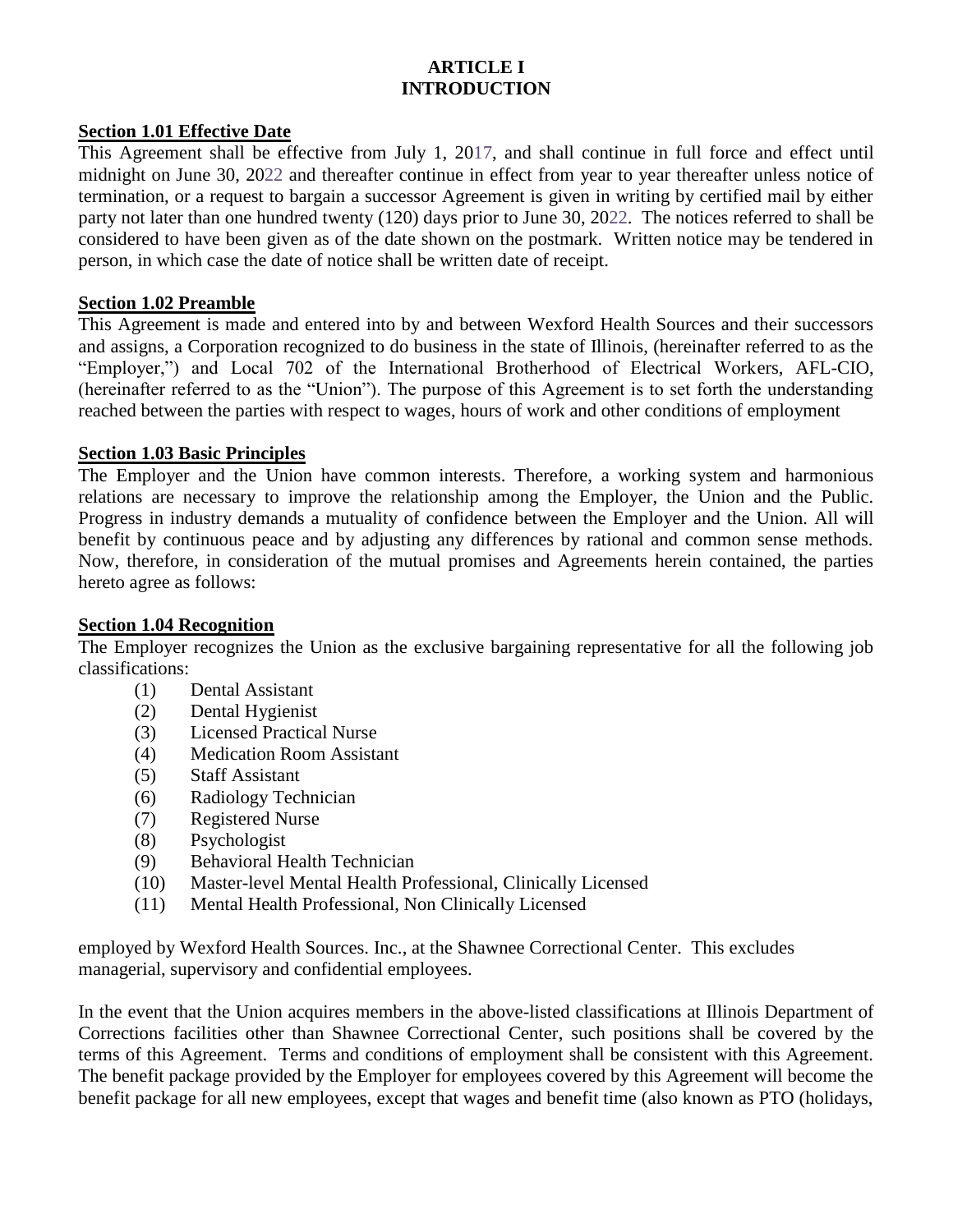vacation, sick leave and personal leave time, referred to in Article VII of this Agreement only) may be negotiated by impact bargaining as requested by either party.

In the event that new classifications appropriate to the bargaining unit are established, such positions shall be covered by the terms of this Agreement. Terms and conditions of employment shall be consistent with this Agreement. The benefit package provided by the Employer for employees covered by this Agreement will become the benefit package for all new employees, except that wages and benefit time (also known as PTO (holidays, vacation, sick leave and personal leave time, referred to in Article VII of this Agreement only) may be negotiated by impact bargaining as requested by either party.

In the event the parties enter into impact bargaining and are unable to reach an agreement within sixty (60) days from the date bargaining commences, either party may move the outstanding issues to final and binding arbitration at any time thereafter, upon ten (10) days advanced notice. In making a decision on each outstanding issue, the arbitrator shall take into consideration factors, which are normally and traditionally taken into account through voluntary collective bargaining. In the event the parties cannot mutually agree upon the selection of an arbitrator, the selection shall take place in accordance with Step 5 of the grievance procedure provided for in this Agreement.

In the event the parties enter impact bargaining over wages and benefit time, the other terms and conditions of this Agreement, including the No Strike or No Lockout Article, shall continue to be effective throughout such impact bargaining and for the full term of the Agreement already in place.

When deemed necessary by either party a supplementary agreement may be developed for each correctional site covered by this Agreement.

The Employer will not negotiate or handle grievances with any employee organization other than the Union with reference to terms and conditions of employment of employees in the IBEW bargaining unit. When employees or employee organizations other than Union request negotiations or handling of grievances, they will be advised by the Employer to transmit their request to the Union.

Nothing in this Agreement shall interfere with the requirement that Wexford Health Sources shall abide by its Contract with the Illinois Department of Corrections.

#### **Section 1.05 Separability Clause**

Should any provision of this Agreement be declared illegal by any court of competent jurisdiction, such provision shall immediately become null and void, leaving the remainder of the Agreement in full force and effect and the parties shall, thereupon, seek to negotiate substitute provisions which are in conformity with the applicable laws.

#### **Section 1.06 Amend By Mutual Consent**

This Agreement shall be subject to change or supplement at any time by mutual consent of the parties hereto. Any such change or supplement agreed upon shall be reduced to writing and signed by both parties.

#### **Section 1.07 Successorship**

Should the Employer during the term of this Agreement, sell, subcontract, lease, assign, or transfer all or past of its operations that are covered by this Agreement, the purchaser, subcontractors, lessee, transferee, assignee, receiver or trustee shall be informed by the exact terms of the Agreement and the sale, subcontract, transfer, assignment or lease shall be conditional on the subcontractor, purchaser or lessee assuming all of the obligations of this Agreement until its expiration date.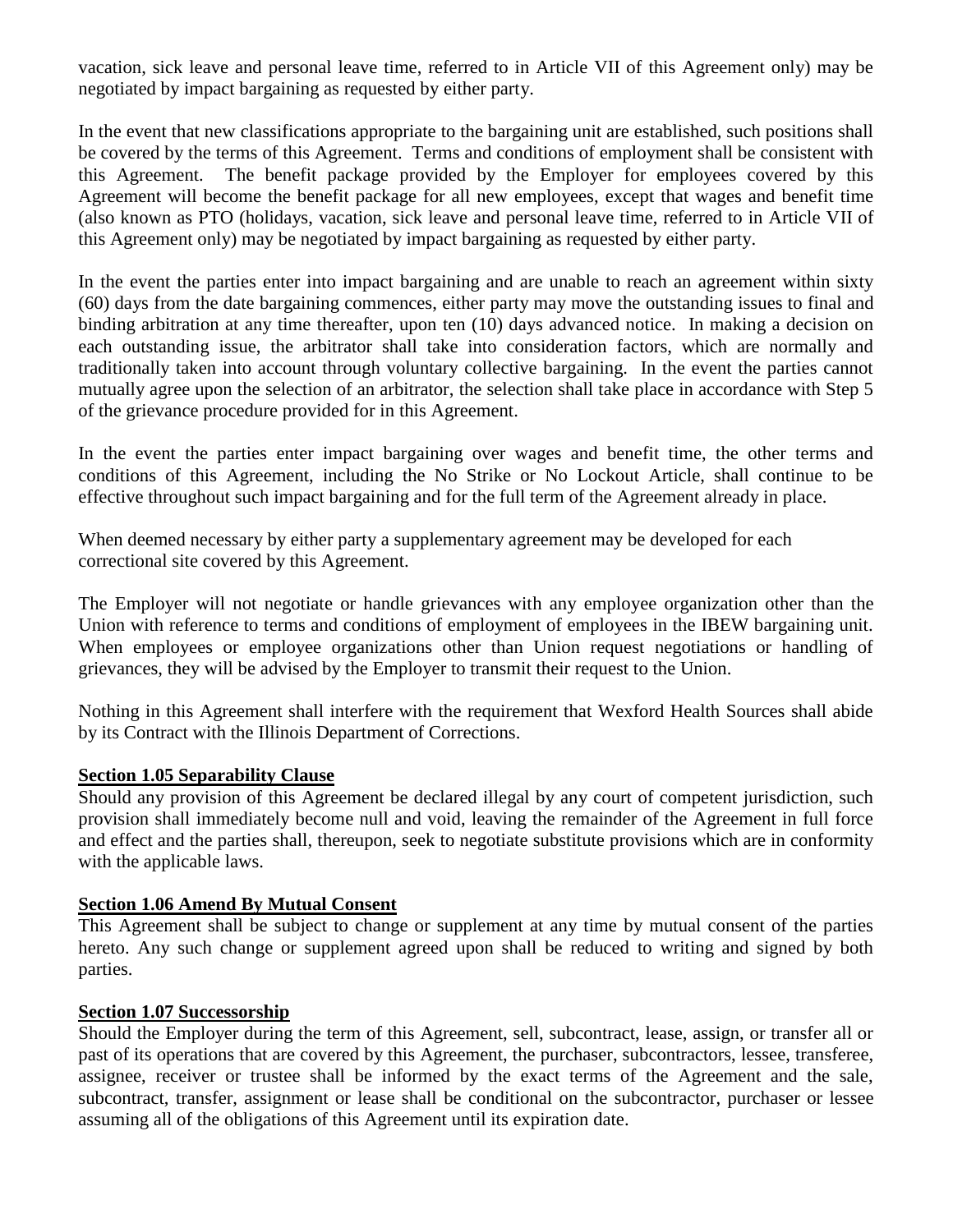#### **ARTICLE II PROCEDURE FOR DISPUTES**

**Section 2.01 Grievance Definitions** - Employees and their managers are encouraged to orally resolve

issues and/or concerns prior to filing a formal grievance at step one.

- a. Grievance is defined as any difference, complaint or dispute between the Employer and the Union or any employee over the application, meaning or interpretation of this Agreement or arising out of other circumstances of conditions of employment; and;
- b. An employee is entitled to Union representation at each and every step of the Grievance Procedure; and
- c. Probationary employees shall be excluded from the grievance and arbitration process for matters of discipline or discharge.
- d. In order to expedite the resolution of grievances regarding the discharge of employees the parties agree that all grievances over discharges shall be initiated at Step 3 of the grievance procedure.

#### **Section 2.02 Grievance Procedures**

# **Step 1:**

An employee and/or the Union shall present in writing to the employee's immediate supervisor as designated by the employer within 5 (five) work days of the date the employee became aware of the occurrence giving rise to the complaint. The grievance should specify the section of the agreement violated and the relief requested. The immediate supervisor or his or her designee shall render a written response to the grievance within five (5) work days after the grievance is presented.

#### **Step 2:**

In the event the grievance is not resolved in Step 1, it shall be presented in writing by the Union to the Regional Administrator/Manager or his/her designee in care of the Pittsburgh office (501 Holiday Drive, Pittsburgh, PA 15220) within ten (10) work days from the receipt of the answer or the date such answer was due, whichever is earliest. Within ten (10) working days after the grievance is presented to Step 2, the Regional Administrator/Manager shall discuss the grievance with the Union. The Regional Administrator/Manager shall render a written answer to the grievance within ten (10) work days after such discussion is held and provide a copy of such answer to the Union.

#### **Step 3:**

In the event the grievance is not resolved in Step 2, or no answer is given with the time specified, the Union may appeal to the VP of Operations or his/her designee in care of the Pittsburgh office (501 Holiday Drive, Building 4, Pittsburgh, PA 15220, within ten (10) work days. A copy of said grievance shall also be sent to the Local Union to the Union's Step 3 Representative.

#### **Step 4:**

If the matter is not resolved in step 3, or no answer is given within the time specified, the Union, by written notice to the Employer within thirty (30) days after Step 3 answer or after such answer was due, as the case may be, may appeal the grievance(s) to arbitration. If the grievance(s) is appealed to arbitration, representatives of the Union shall contact the Employer to attempt to select an arbitrator. Unless mutually agreed upon by both parties, the parties shall request the Federal Mediation and Conciliation Service to submit a list of seven (7) arbitrators. The parties shall alternately strike names from the list, with the first strike determined by coin toss, until one name remains. The person whose name remains shall be the arbitrator, provided that either party, before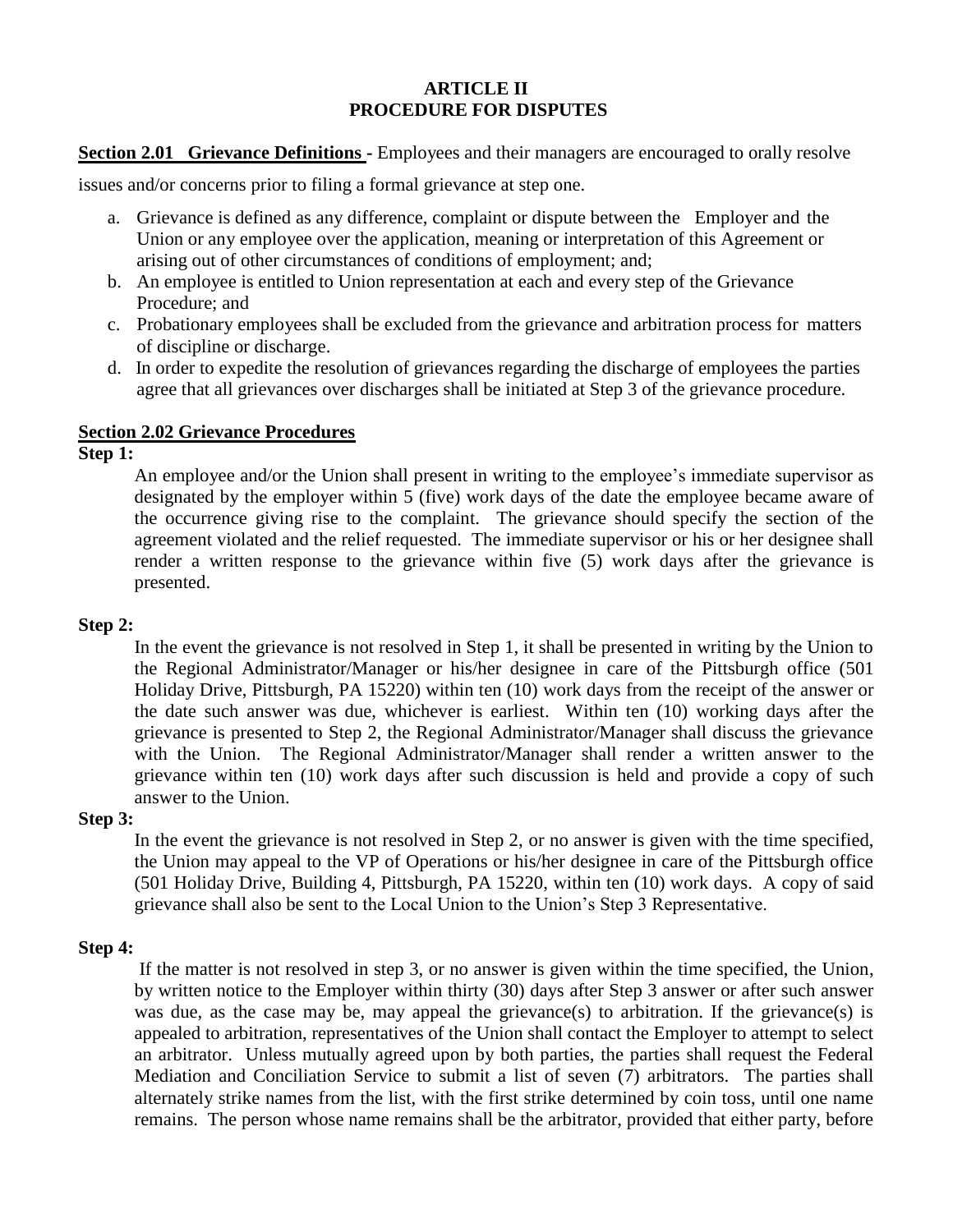striking any names, shall have the right to reject one (1) panel of arbitrators. The arbitrator shall be notified of his/her selection by a joint letter from the Employer and the Union, requesting that he/she set a mutually agreeable time and place for the hearing, subject to the availability of the Employer and the Union representatives and shall be notified of the issue(s) where mutually agreed by the parties.

#### **Section 2.03 Arbitration Procedures**

Both parties agree to attempt to arrive at a joint stipulation of the facts and issues as outlined to be submitted to the arbitrator.

The Employer or the Union shall have the right to request the arbitrator to require the presence of witnesses and/or documents. Each party shall bear the expense of its own witnesses.

The arbitrator shall act in a judicial, not a legislative capacity, and shall have no right or authority to amend, modify, nullify, ignore, add to or subtract from the provisions of this Agreement. He or she shall only consider and make a decision with respect to the specific issue(s) submitted, and shall have no authority to make a decision on any other issue. In the event the arbitrator finds a violation of the provision(s) of this Agreement specified in the grievance, he or she shall fashion an appropriate remedy.

The arbitrator shall submit in writing his/her decision within thirty (30) days following the close of the hearing or the submission of briefs by the parties, whichever is later, unless the parties agree to a written extension of the deadline. The decision shall be based solely upon his interpretation of the meaning or application of the express terms of this Agreement to the facts of the grievance presented. A decision rendered consistent with the terms of this Agreement shall be final and binding on the Employer, the Union and the employee(s) involved.

The procedure set forth in this Article, with the exception of discrimination claims as provided by law, shall be the sole and exclusive procedure for resolving any employment related issue or grievance, which could have been raised by the covered employee or the Union.

The fees and expenses of the arbitrator shall be borne equally by the parties. The cost of transcripts, where transcripts are mutually agreed to, shall be borne equally by the parties. Where only one party wishes a transcript, that party will bear the cost of producing a transcript, provide a copy for the arbitrator and make a copy of the transcript available to the other party at half the original cost of the transcripts. Each party shall be responsible for compensating its own representatives and purchasing its own copy of the written transcript.

#### **Section 2.04 Time Limits**

- a) Grievances may be withdrawn at any step of the grievance procedure without precedent or prejudice. Grievances not appealed within the designated time limits will be treated as withdrawn grievances.
- b) The time limits at any step or for any hearing may be extended by mutual agreement of the parties involved provided that agreement will not be unreasonably withheld.

#### **Section 2.05 Advanced Grievance Step Filing**

Certain issues which by nature, where mutually agreed, are not capable of being settled at a preliminary step of the grievance procedure or which would become moot due to the length of time necessary to exhaust the grievance steps, may be filed at an advance step where the action giving rise to the grievance was initiated.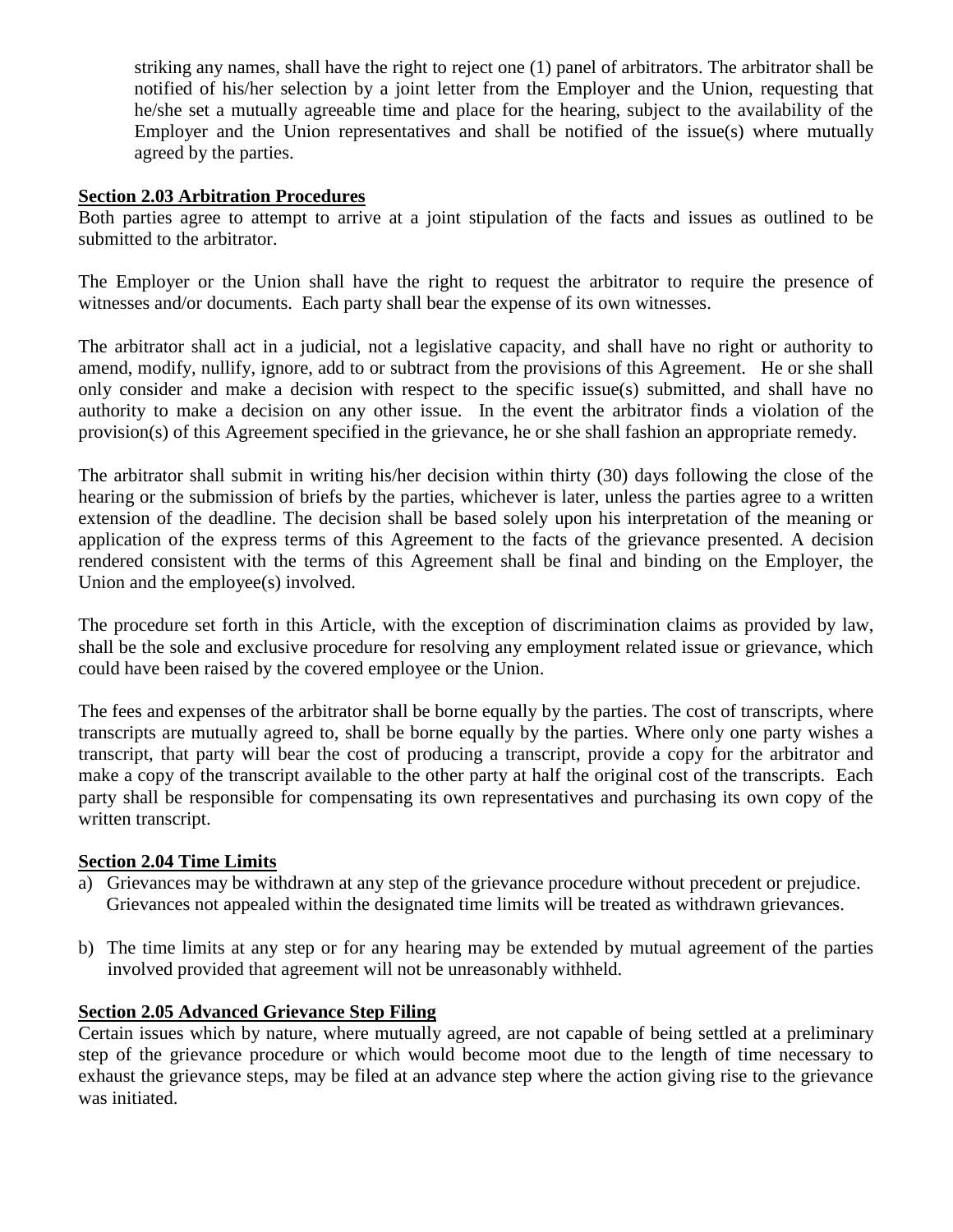In order to expedite the resolution of grievances regarding the discharge of employees, the parties agree that all grievances over discharges shall be initiated at Step 3 of the grievance procedure.

# **Section 2.06 Pertinent Witnesses and Information**

Upon request the parties shall produce specific documents, books, papers or a list of any witnesses reasonably available and substantially pertinent to file grievance under consideration. Requests for backdocuments shall be limited to documents and information within the previous twenty-four (24) months.

# **Section 2.07 Procedures during Disputes**

When any matter in dispute has been referred to conciliation or arbitration for adjustment, the provisions and conditions prevailing prior to the time such matters arose shall not be changed or abrogated until an agreement has been reached or a ruling has been made.

# **Section 2.08 No Strike No Lockout**

The Union agrees that there shall be no strike, slowdown, stoppage, restriction of output, interruption or impeding of work by any or all employees during the term of this Agreement and/or any extensions thereof. The Union further agrees that it will take every reasonable means which are within its power to induce employees engaged in a strike or work stoppage in violation of the terms of this Agreement, to return to work. The Employer agrees that it will not engage in a lockout of the employees subject to IDOC rules and regulations during the term of this Agreement. The Employer and Union further agree that all questions, disputes, or controversies under this Agreement shall be settled and determined solely and exclusively by the grievance and arbitration procedures provided, in this Agreement, rather than through a strike, work stoppage or lockout.

The Union agrees that the Employer has the right to discipline or discharge an employee who violates any provision of the Article. Any discipline or discharge imposed by the Employer for violation of the Article shall be subject to the arbitration provisions of this Agreement.

#### **ARTICLE III SENIORITY, NEW POSITIONS, AND VACANCIES**

# **Section 3.01 Definition**

An IBEW-specific seniority date will be established recognizing all uninterrupted service at Shawnee Correctional Center as an IBEW-represented employee (PRN service will not be credited) to be utilized when determining seniority for purposes of filling vacancies, scheduling preferred vacations and the offering or assignment of overtime. Service at any other of Employer's sites not represented by IBEW will not be recognized except for placement on the wage scale and accrual of PTO.

# **Section 3.02 Accrual and Retention of Seniority**

Employees shall accrue and retain seniority while on paid leave but shall retain and not accrue seniority while on unpaid leave or layoff. PRN's will not accrue seniority. If a PRN is a successful bidder on a full-time/part-time opportunity their seniority date will be established as the date the PRN became fulltime/part-time. A part-time employee's hire date will be the employee's seniority date; however, fulltime employees will always have preference over part-time or PRN employees when seniority is a determining factor.However, employees who take a reduction from full-time to part-time for continuing education and return to full-time status with the Employer after completing their education shall have their seniority computed based on their original date of hire, as defined in Section 3.01. Employees who go on a leave for continuing education and subsequently promote to a new classification covered by this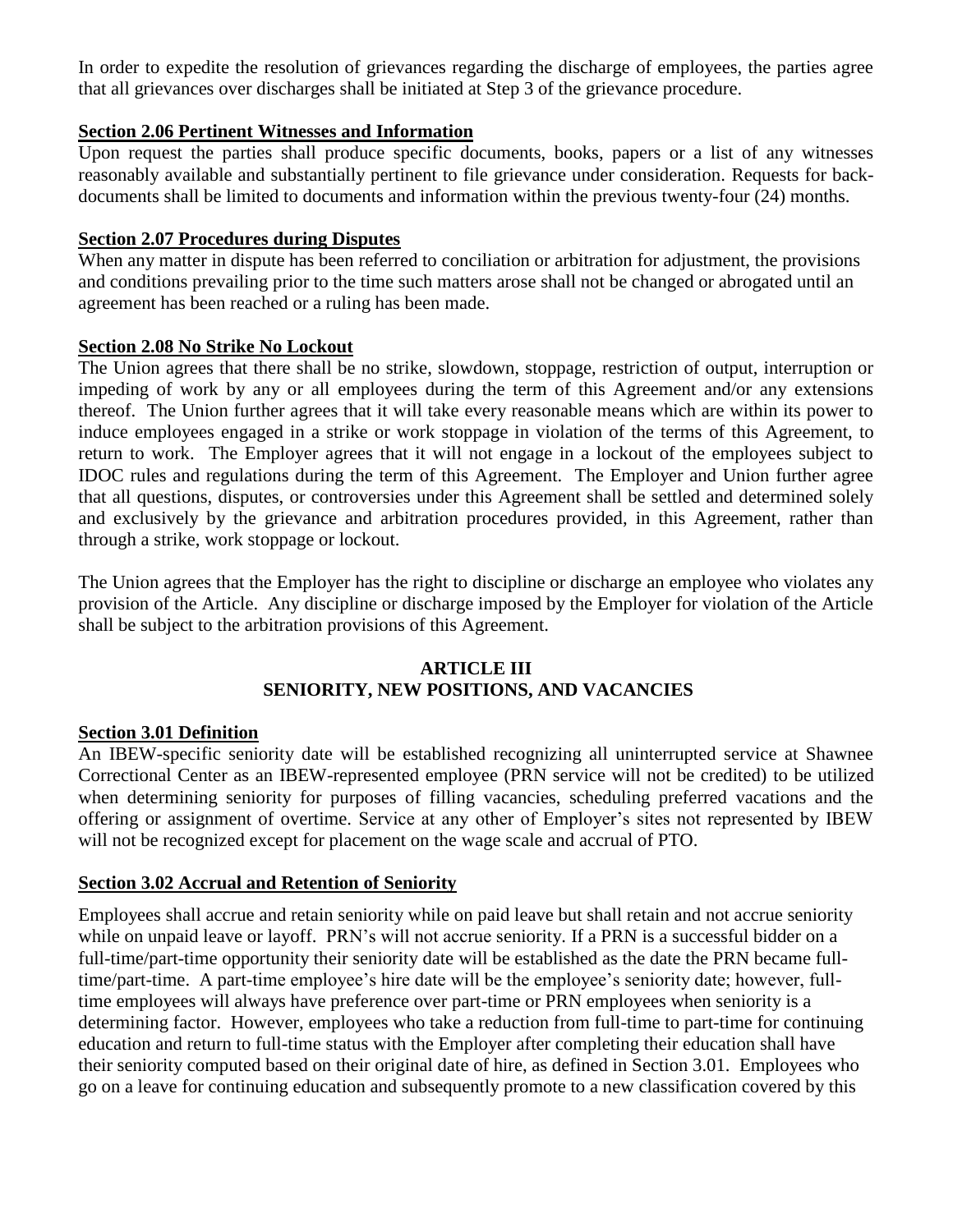Agreement shall not be allowed to utilize their seniority for shift bidding for one year after their return. Employees shall accrue and retain seniority in the following circumstances:

- (1) When paid on leave, or on an FMLA leave, with Employer; or
- (2) When employees have seniority terminated under Section 3.03 and are rehired by the Employer or rehired by the employer from any predecessor employer who is a medical contractor with the Illinois Department of Corrections and/or the State of Illinois provided the following conditions are met:
	- (a) The previous date of employment with the employer or any predecessor employer who is a medical contractor with the Illinois Department of Corrections and/or the State of Illinois has not exceeded one year; and
	- (b) Seniority for these employees shall only be used to determine an employee's placement on the step in Schedule A of this Agreement and accrual of PTO and shall not affect any other employee benefits.
- (3) Employees on unpaid leave or layoff shall retain but not accrue seniority.

# **Section 3.03 Termination of Seniority**

Seniority and the employment relationship shall be terminated when a covered employee:

- a) quits, resigns or retires;
- b) is discharged with just cause;
- c) fails to report to work within three (3) days after termination of an approved leave of absence, except where it is impossible for the employee to return and the Employer has been so advised, by the employee and or his/her representative;
- d) fails to report to work for three (3) workdays, unless excused;
- e) is laid off for lack of work for more than twenty-four (24) months;
- f) is a laid off employee who fails to return to work within three (3) work days after recall except where it is impossible for the employee to return and the Employer has been so advised by the employee and or his/her representatives.
- g) is off work for a non-work related injury or illness for a period of two (2) years.

# **Section 3.04 Probation Period**

Newly hired employees, or re-employed employees with terminated seniority shall serve a probationary period of 960 hours worked for full-time and part-time regular employees and 480 hours for PRN employees with the Employer. The probationary period is designed to provide adequate time for each individual to become familiar with the responsibilities and functions of their position as well as give the Employer an opportunity to evaluate the employee's job performance.

During this probationary period, the Employer maintains the exclusive right to discharge or to re-hire, for its own reasons, probationary employees, provided that such re-hire is not for the purpose of extending the probationary period.

An employee discharged and/or disciplined during the probationary period shall not have the right to grieve said discharge and/or discipline. Employees continued in service of the Employer following their probationary period are credited with six (6) months of seniority.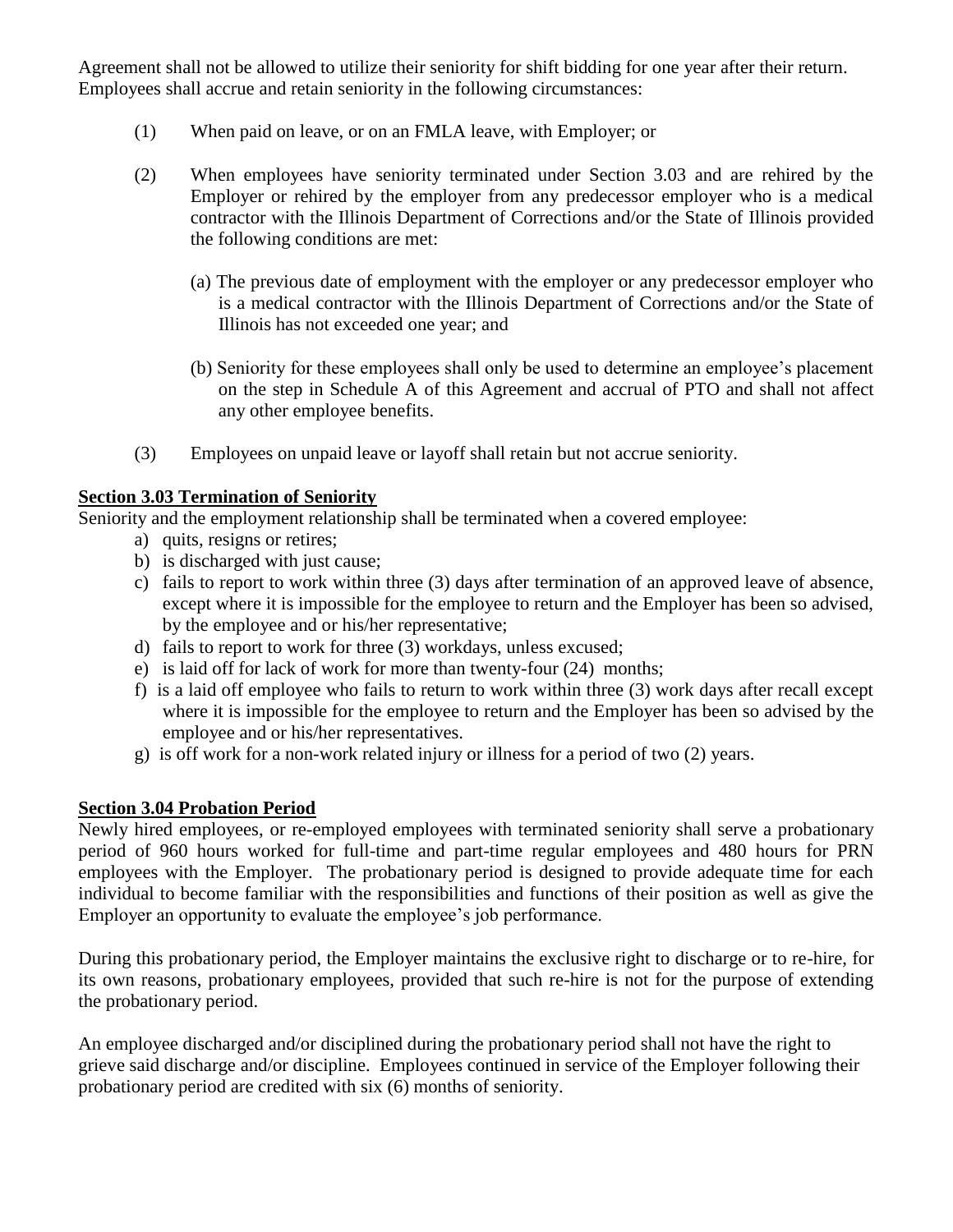The probation period may be extended for an additional time if both the Union and Employer agree to do so. Probationary employees shall be able to utilize accrued benefit time after three (3) months of service.

#### **Section 3.05 Seniority tie**

If the seniority date of two employees is equal, the seniority shall be determined by the alphabetical order of the employee's surnames and given names at the time of employment.

#### **Section 3.06 New Positions and Vacancies**

The filling of all new positions and vacancies shall be done as follows:

a) A pre-bid form developed by Wexford Health will be maintained by the employer from those employees wishing to pre-bid on a job vacancy up to 4 total bids. The employee will provide one copy to Wexford Health staffing department, one copy to the Union and keep one copy. The prebid will be active for up to one calendar year and ending December 31st of each year.

Whenever a job vacancy occurs, a notice of such vacancy shall be posted (in some conspicuous place) for seven (7) calendar days for the initial vacancy and three (3) calendar days for each resulting vacancy, unless otherwise agreed upon. The posting shall include the classification, rate of pay, shift and days off of the vacancy. During this period, employees who wish to apply for the vacancy job (including employees on layoff) may do so. Once an offer is extended and acknowledged by the employee the employee has 24 hours to accept the position or bid will be considered withdrawn.

To apply, employees are strongly encouraged to do so using the Wexford Health on-line applicant tracking system. Time spent creating a profile, searching and applying for open positions is to be "off the clock."

After acceptance of the offer, the employee has seventy-two (72) hours to withdraw his/her acceptance or otherwise be held to the acceptance of the position.

- b) IBEW members have priority placement over all other bidders.
- c) Employees may bid to fill vacancies and newly created positions according to the following criteria:

| <b>FIRST PRIORITY:</b> | full-time and part-time employees within the                                     |
|------------------------|----------------------------------------------------------------------------------|
|                        | classification provided they meet the qualifications.                            |
|                        | <b>SECOND PRIORITY:</b> full-time employees within the bargaining unit, provided |
|                        | they meet the qualifications.                                                    |
| <b>THIRD PRIORITY:</b> | all other employees with the bargaining                                          |
|                        | unit, provided they meet the qualifications.                                     |

\*If two or more people apply and have substantially equal skill and ability, then Seniority shall be followed.

- d) Nothing in this section shall prohibit the Employer from advertising open positions or temporarily filling open positions with new hires in order to meet operational needs.
- e) An employee moving to a different position, newly created or a vacancy, they will be given a reasonable opportunity to demonstrate their qualifications and ability. If they do not qualify in ninety days, then they shall be returned to their former position.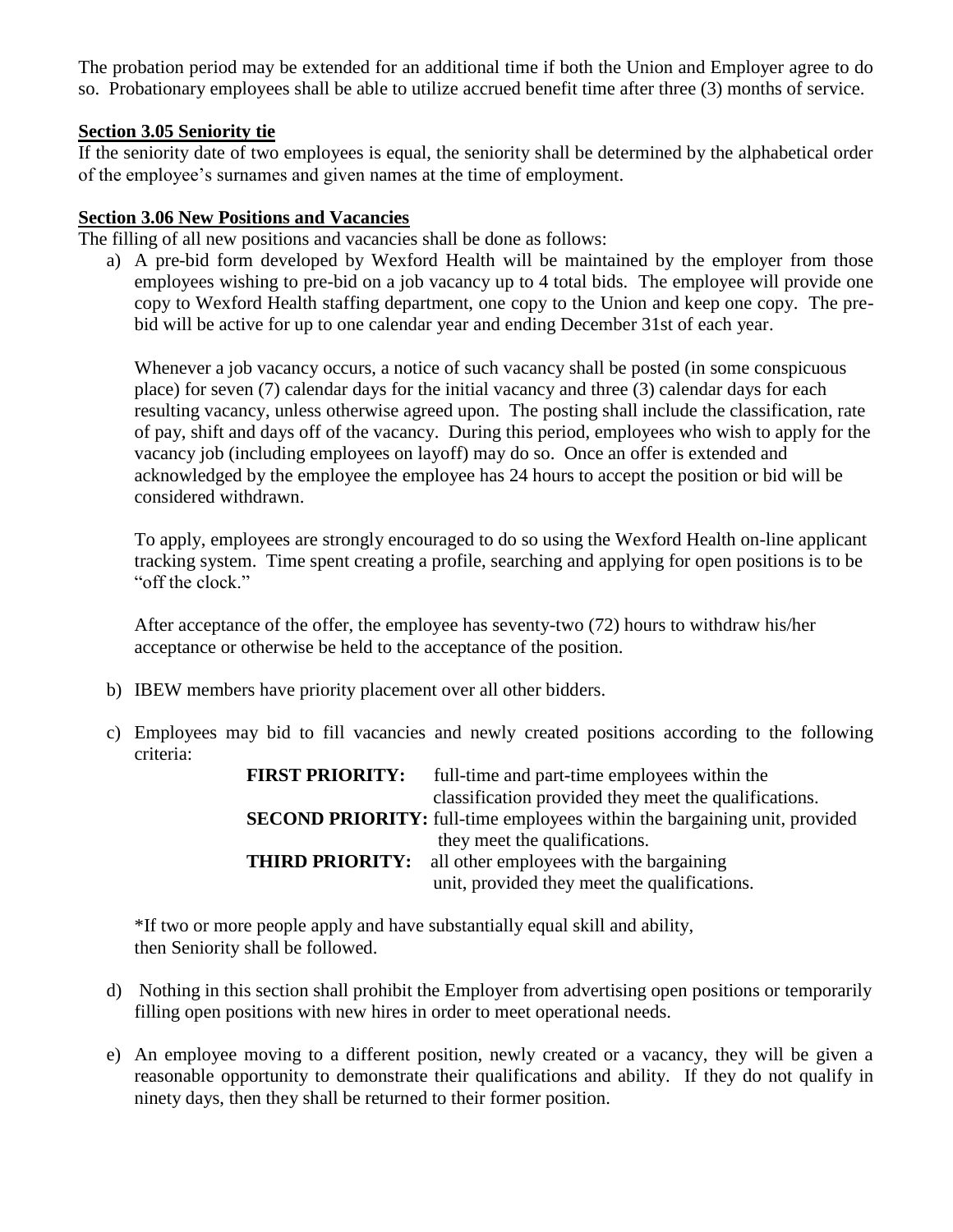f) The Employer can expedite the procedure and forego posting if seniority is exclusively followed. An employee shall have two working days to decide whether to accept a position offered to them. The Steward shall be immediately notified of the results of this process.

#### **Section 3.07 Reduction In Force**

When making a reduction in force, the following procedure shall be observed.

- a) Employees who have not completed their probationary period in the department in which layoff is to occur shall be laid off first. If more than one are involved, seniority must be followed.
- b) Part-time employees within the department in which the reduction is to occur shall be laid off second. If more than one are involved, Seniority shall be followed.
- c) Full-time employees within the department in which the reduction is to occur shall be laid off last. If more than one are involved, Seniority shall be followed.
- d) Employees may bump less senior personnel within their own classification provided they have the ability and qualifications sufficient to perform the job. Pursuant to this section, a full-time employee can bump anyone with less Seniority; but a part-time employee can only bump a less senior part-time employee.
- e) When vacancies or new positions occur while employees are on layoff, they shall be recalled by Seniority provided they are physically able to return to work and have the qualifications required.
- f) Persons exercising bumping and recall rights pursuant to paragraph (d) and (e) will take the salary of the position bumped or open.
- g) The employee shall have twenty-four (24) hours to accept the layoff.
- h) In the event that an employee is unqualified for the position, an employee is subject to layoff without recall.

#### **ARTICLE IV RIGHTS OF PARTIES**

# **Section 4.01 Union Security**

Each bargaining unit Employee, as a condition of employment, on or before thirty (30) days from the date of commencement of duties, shall join and remain a member of the Local Union or pay a fair share fee to the Local Union in an amount certified to the Employer by the Union.

Fair share deduction for new employees who do not voluntarily sign a check-off authorization shall commence within thirty (30) days after the employees start date. Should an employee object to this procedure based upon bona fide religious reasons or teachings of a church or religious body of which such Employee is a member, that Employee may be required to pay an amount equal to his/her fair share to a nonreligious charitable organization mutually agreed to by the effected employee and the Union.

Union membership shall not alter the 960 hours worked for full-time and part-time employee and 480 hours for PRN employee probationary period, or any benefit set-off requirement for new employees.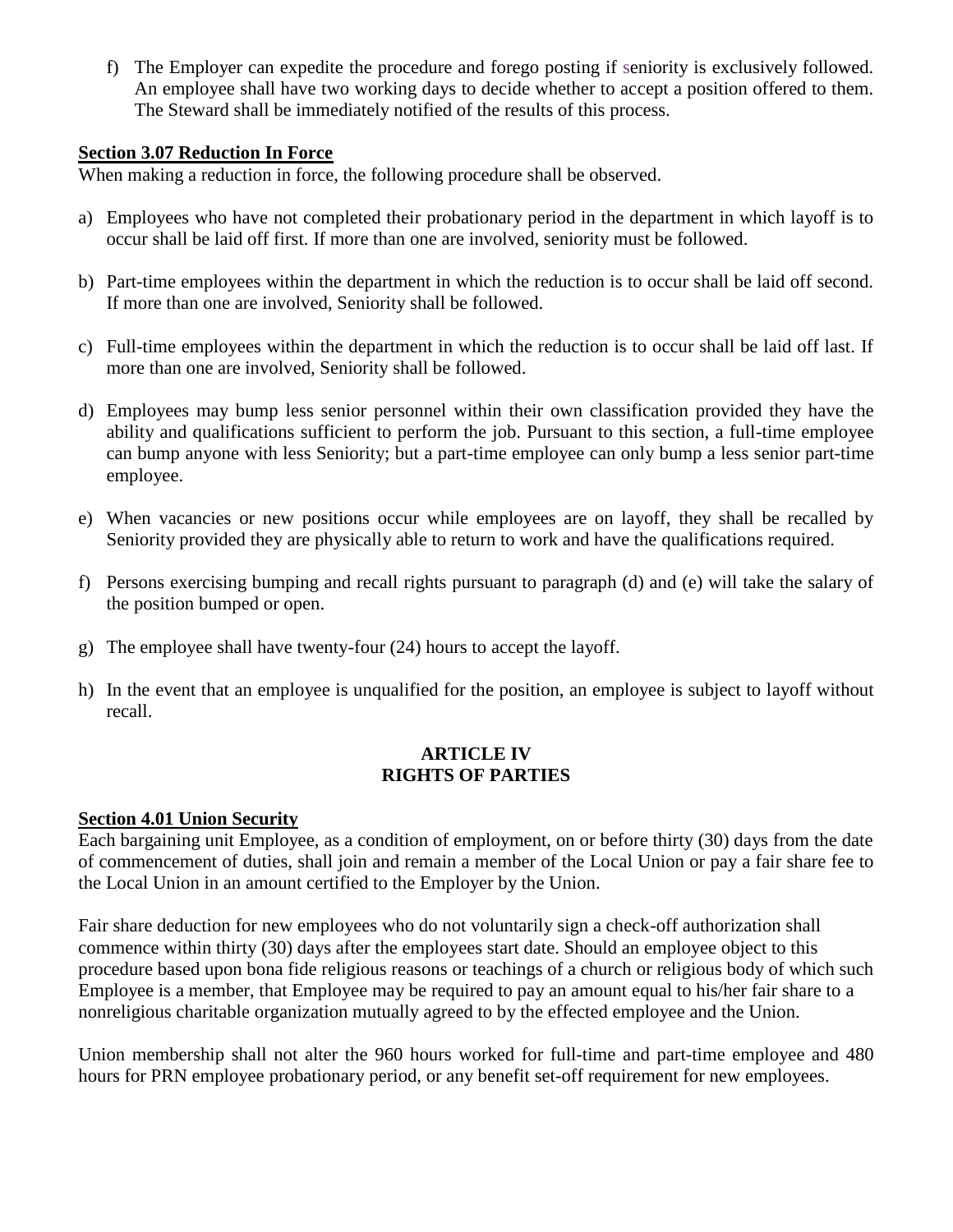# **Section 4.02 Job Access**

The representative of the Union shall be allowed access to any shop or job at any reasonable time where employees are employed. Gate house clearance must be obtained from appropriate IDOC authority. Union shall make a reasonable attempt to notify Wexford's Contract Management of their intent to visit at the time they request gate clearance from IDOC.

#### **Section 4.03 Steward Appointment**

The Union shall have the right to appoint a Steward where employees are employed under the terms of this Agreement. Such steward shall be allowed a reasonable amount of time, with permission which shall be not unreasonably withheld, to see that the provisions of this Agreement are observed on the job to perform such other duties in connection with this Agreement as may be assigned to him/her by the Business Manager of the Union. These duties must be performed in such a way that it does not significantly interfere with his/her duties with Wexford Health. The Steward shall not receive preferential treatment in regards to his/her job assignments.

#### **Section 4.04 Management Rights**

The Union agrees and acknowledges that the Employer has the exclusive right to supervise and control all operations, including, but not limited to the right to hire, determine reasonable standards of physical and mental fitness for work, discipline or discharge with just cause, promote, demote, determine amount of overtime to be worked, determine and change the size and nature of the workforce, including assignment of employees required for a particular operation, and determine levels of staffing and scheduling, and that the right to operate the company should be and is, vested in, and reserved to, the company except as herein limited. However, the Employer will not manage arbitrarily or capriciously in its application of this article or in its treatment of the employees. Nor will employees be required to perform work which would compromise their safety or health.

In exercising its rights hereunder, the Employer agrees that it will not violate any provision of this Agreement.

The Employer shall have the right to formulate and enforce reasonable rules and regulations dealing with employee conduct and work and safety which are not in conflict with this Agreement. The Employer will notify the Union office in writing at least fourteen (14) days prior to implementation of any new or revised rules and regulations and shall meet to discuss such changes during the fourteen (14) day period if requested.

#### **Section 4.05 Union Orientation – New Hires**

Each newly hired bargaining unit employee shall, during the employee's first or second day of employment, be scheduled at a time mutually agreeable to the parties for an orientation which shall be provided by the Union. The Union orientation period shall be one (1) hour, and shall take place during the employee's regular working hours with no loss of pay to the employees involved.

#### **ARTICLE V MISCELLANEOUS PROVISIONS**

#### **Section 5.01 Safety**

It is the joint responsibility of the employer and the Illinois Department of Corrections to insure a safe work environment with the standards as prescribed by the Illinois Department of Corrections.

All employees covered under this Agreement shall familiarize themselves with the practice rules and policies regarding work habits as set by the Illinois Department of Corrections, OSHA and generally accepted practices for their position and areas of expertise.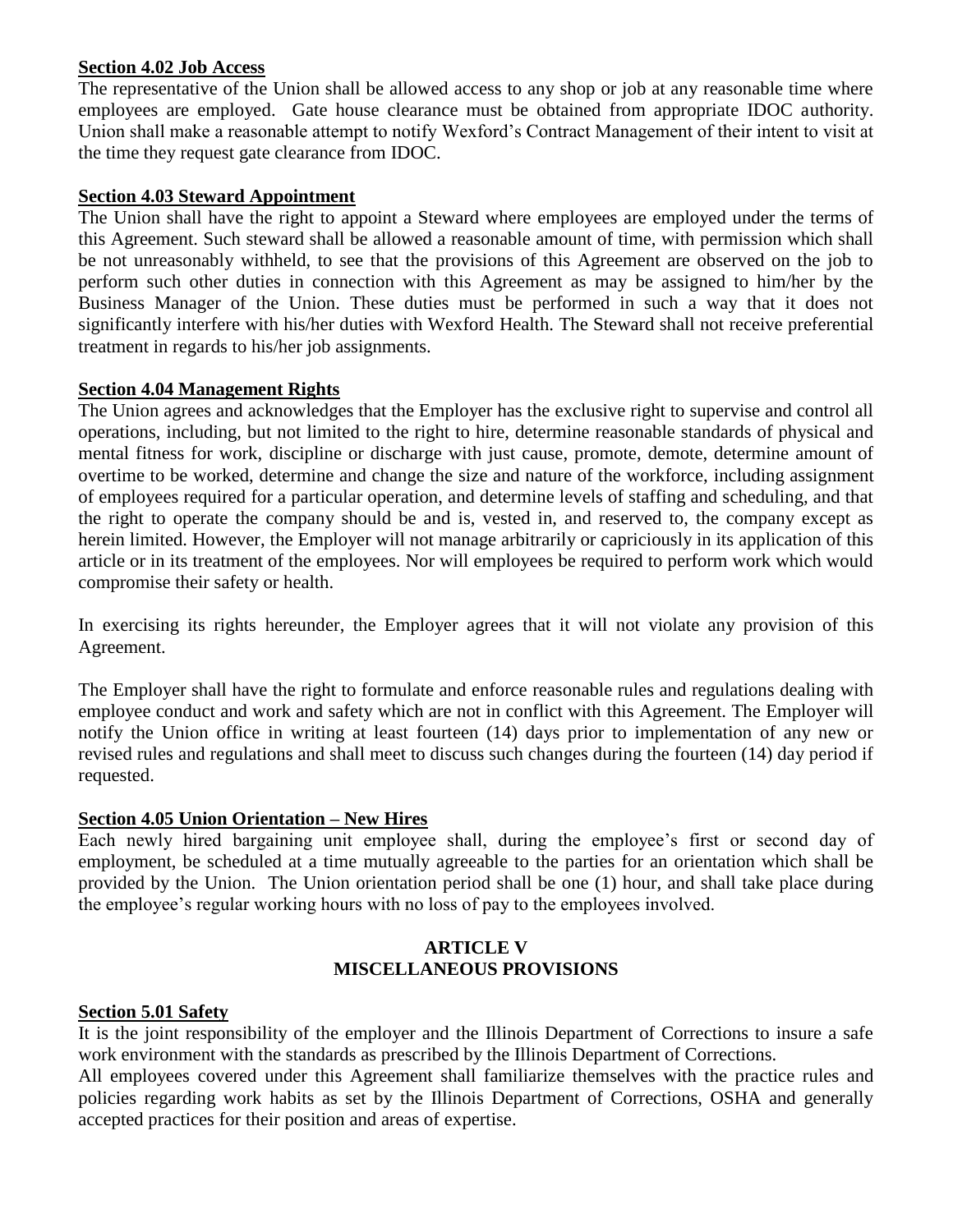Employees may have access to written policies or safety directives of the Department on request.

#### **Section 5.02 Communicable Disease**

The Employer shall provide to employees, at no cost, testing and treatment for communicable diseases in the event employees become exposed to such diseases to the extent covered by Worker's Compensation. The Employer shall take adequate steps to minimize exposure by employees to communicable diseases.

The employer shall make a flu vaccine available to employees at a specified time each year at no cost to the employee.

#### **Section 5.03 Telephone Usage**

Employees shall utilize the telephone system in the institution in accordance with the Illinois Department of Corrections and Institutional Directives.

#### **Section 5.04 Subcontracting**

The Employer shall not subcontract out any bargaining unit work that would result in laying off or transferring of employees or would result in permanently filling a vacant position. It is not the intent of the parties for the work force to be reduced through attrition to allow for the expansion of subcontracting.

#### **Section 5.05 Employee Absences**

Employer will communicate the established Absenteeism and Tardiness Control Policy that will specify the number of occurrences at which discipline will be issued for excessive absenteeism, excessive tardiness/early departure and no call/no show absences.

#### **Section 5.06 Personnel Records**

Whenever a written disciplinary action occurs to an employee, a record of which is made by the Employer, he/she will be furnished a copy of the same within two (2) weeks of the issuance of the discipline. The employee will sign for receipt of this copy.

If the employee refuses to sign, an entry to this effect will be noted, initialed by a supervisor and a copy submitted to the Steward as soon as possible.

#### **Section 5.07 Notices**

Notice required under provisions of this Agreement, unless otherwise specified, shall be served to:

| For Wexford Health                             |
|------------------------------------------------|
| Executive Vice President, Chief Administrative |
| Officer                                        |
| Foster Plaza 4,                                |
| 501 Holiday Drive                              |
| Pittsburgh, PA 15220                           |
|                                                |

Each party shall promptly inform the other of any changes in address set forth in this section. Any notice or communication required or permitted under this Agreement shall be in writing and shall be deemed delivered when delivered in person or by certified mail, return receipt requested. Such address may be changed from time to time by either party by providing written notice to the other in the manner set forth above.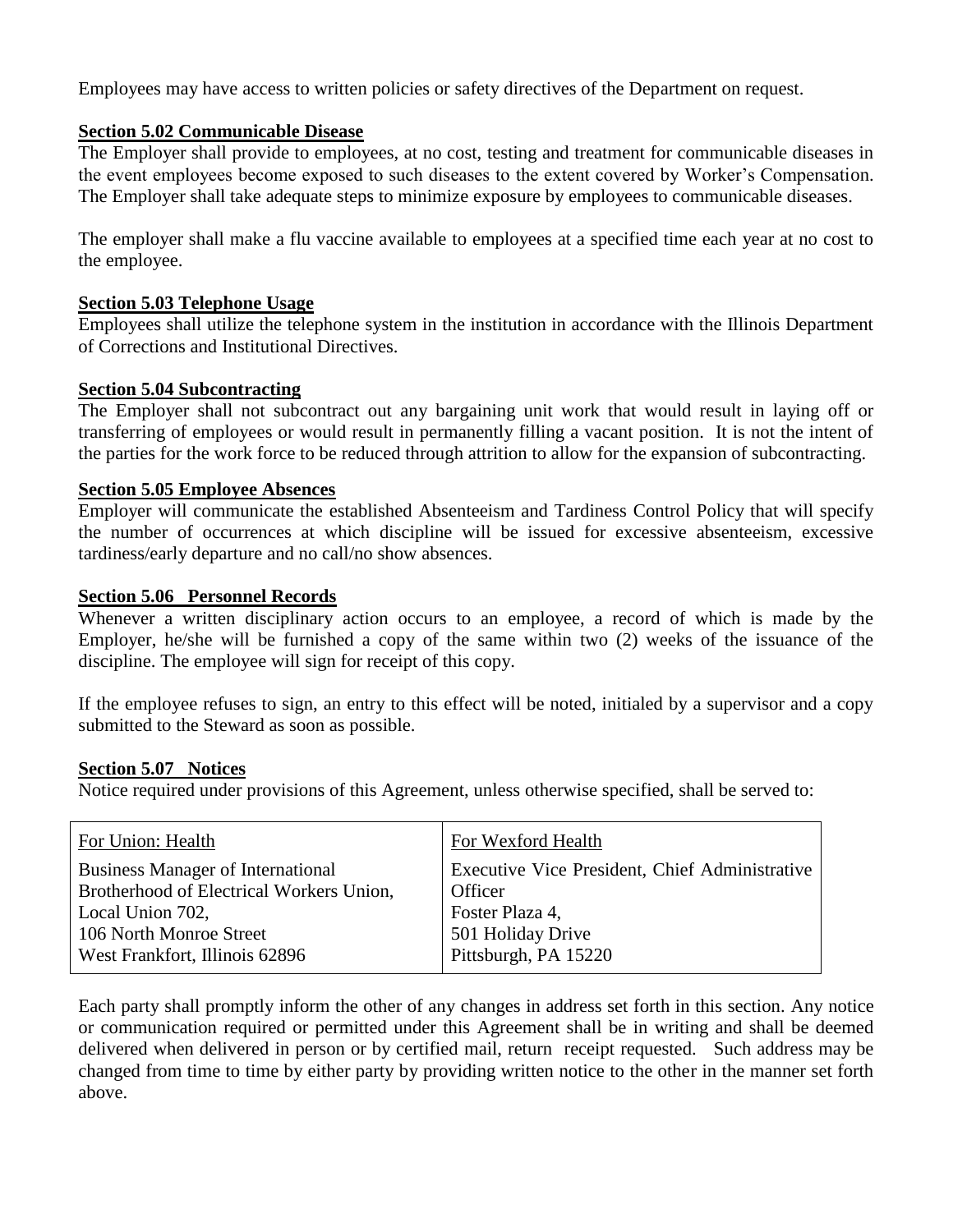# **Section 5.08 Insurance**

For all employees covered by this Agreement, the employer shall carry Worker's Compensation Insurance with a company authorized to do business in this state, Social Security and such other protective insurance as maybe required by the laws of this state and shall furnish satisfactory proof of such to the Union. The employer shall also pay the required amount to the State Unemployment Commission for all employees hereunder regardless of the number of employees.

# **Section 5.09 Non-discrimination**

The Union and the Employer agree that employees or applicants for employment shall not be discriminated against with respect to compensation, terms or conditions of employment because of age, sex, marital status, race, religion, color, national origin, ancestry, military status, or disability.

# **Section 5.10 Employee Bulletin Board**

There shall be a bulletin board available for the use of the Union in compliance with DOC regulations.

# **Section 5.11 Schedules and Posting**

The Employer shall have a four week work schedule reflecting holidays, hours of work, days off, and the schedule will be posted on the 15<sup>th</sup> of every month. If the 15<sup>th</sup> falls on a non-working day, the schedule will be posted on the next working day.

Working schedules shall be posted no later than ten (10) working days prior to the start of the next schedule.

# **Section 5.12 Discipline**

The Employer agrees with the tenets of progressive and corrective discipline. Disciplinary action or measures shall include only the following:

- a) Oral reprimand;
- b) Written reprimand;
- c) Suspension without pay, employer may utilize paid paper suspension;
- d) Discharge.

Disciplinary action may be imposed upon an employee only for just cause. Nothing in this Article is intended to limit the ability of the Employer to begin discipline at any step in the process, including discharge, where the seriousness of the employee's actions so warrant. Attendance-related discipline shall be administered on a separate track from all other discipline. Discipline shall be imposed as soon as possible after the Employer is aware of the event or action giving rise to the discipline and has a reasonable period of time to investigate the matter. The actual date upon which discipline commences may not exceed forty-five (45) days after the date the infraction became known to the Employer. If the investigation involves the Illinois Department of Corrections, then the actual date upon which discipline commences may not exceed forty-five (45) days after the date the Employer received the IDOC incident report and/or IDOC notifies Employer in writing. Employer will conduct its own investigation and finding.

Unless otherwise required by law, any discipline imposed shall be removed from an employee's record if, from the date of the last reprimand or discipline, two (2) years pass without the employee receiving an additional warning or discipline for a same or similar offense. Such removal shall be at the request of the employee but in any case shall not be used against the employee after two years.

# **ARTICLE VI**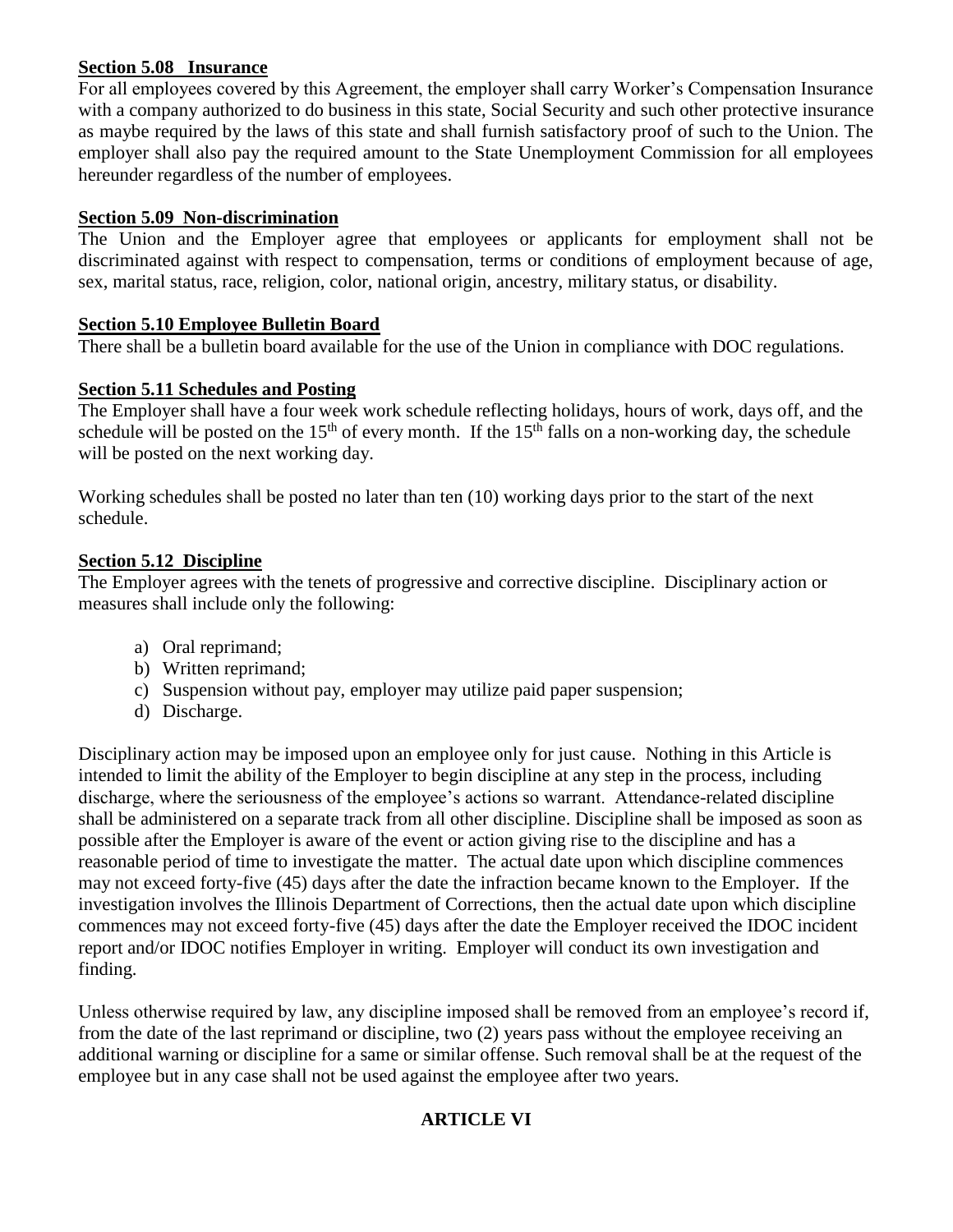# **HOURS OF WORK AND OVERTIME**

# **Section 6.01 Forty-Hour Work Week**

Full-time employees shall receive forty hours a week provided they report in condition to perform their work. For the purposes of this Agreement, the "work week" is defined as the 168 hours commencing at 12:00 a.m. Sunday and running to midnight the following Saturday. All consecutive hours worked shall be considered worked on the day the work commenced.

#### **Section 6.02 Shifts And Starting Times**

Hours of work for bargaining unit employees as delineated by the Employer's contract with the Illinois Department of Corrections at the Illinois Department of Corrections facilities. Recognizing the Employer's Agreement with the State to provide staff as designated by the IDOC or facility, the schedules shall be maintained during the term of this Agreement unless a change is dictated by the operating needs of the facility. Employer shall notify the union of any changes as soon as it is aware of these changes from IDOC.

#### **Section 6.03 Overtime**

The parties recognize the disruption that overtime has on employees' lives. The parties also recognize the importance of reducing or eliminating overtime costs. To this extent, the Employer agrees to make every reasonable effort to limit overtime, and to consider such options as alternate scheduling and filling vacancies as expeditiously as possible as methods of reducing overtime needs.

Mandate shall be defined as requiring an employee to stay beyond normally scheduled work hours.

- a. Overtime Payment. Employees shall be paid at the rate of one and one-half  $(1 \frac{1}{2})$  time the employee's straight time hourly rate for all time worked in excess of forty (40) regular hours weekly. Employees shall be paid at the rate of (2) times the employee's straight time hourly rate of all hours worked after the full hour in excess of sixteen (16) hours in a twenty-four (24) hour period that the employee is required to work. The rate of two (2) times the employee's straight time rate will include that first full hour in excess of sixteen (16) hours in a twenty-four (24) hour period once the first full hour is worked.
- b. Overtime shall be distributed as equally as possible among the employees who normally perform the work in the position classification in which the overtime is needed. It shall be distributed on a rotating basis among such employees in accordance with seniority. If all qualified employees are offered overtime (see below process for the offering of overtime) and decline the opportunity, the overtime will be assigned in reverse seniority order; the least senior employee working the shift prior to the overtime, and has not been previously directed to work overtime, shall be directed to work the hours until all employees have been required to work, at which time the process shall repeat itself.
- c. If all employees in an equalizing group are offered overtime and refuse, then prior to forcing an employee to work such assignment, the Employer shall assign such overtime to a qualified employee, or employees not in the equalizing group who volunteered for such assignment.

The Director of Nursing shall be responsible to implement the overtime equalization procedure if on site.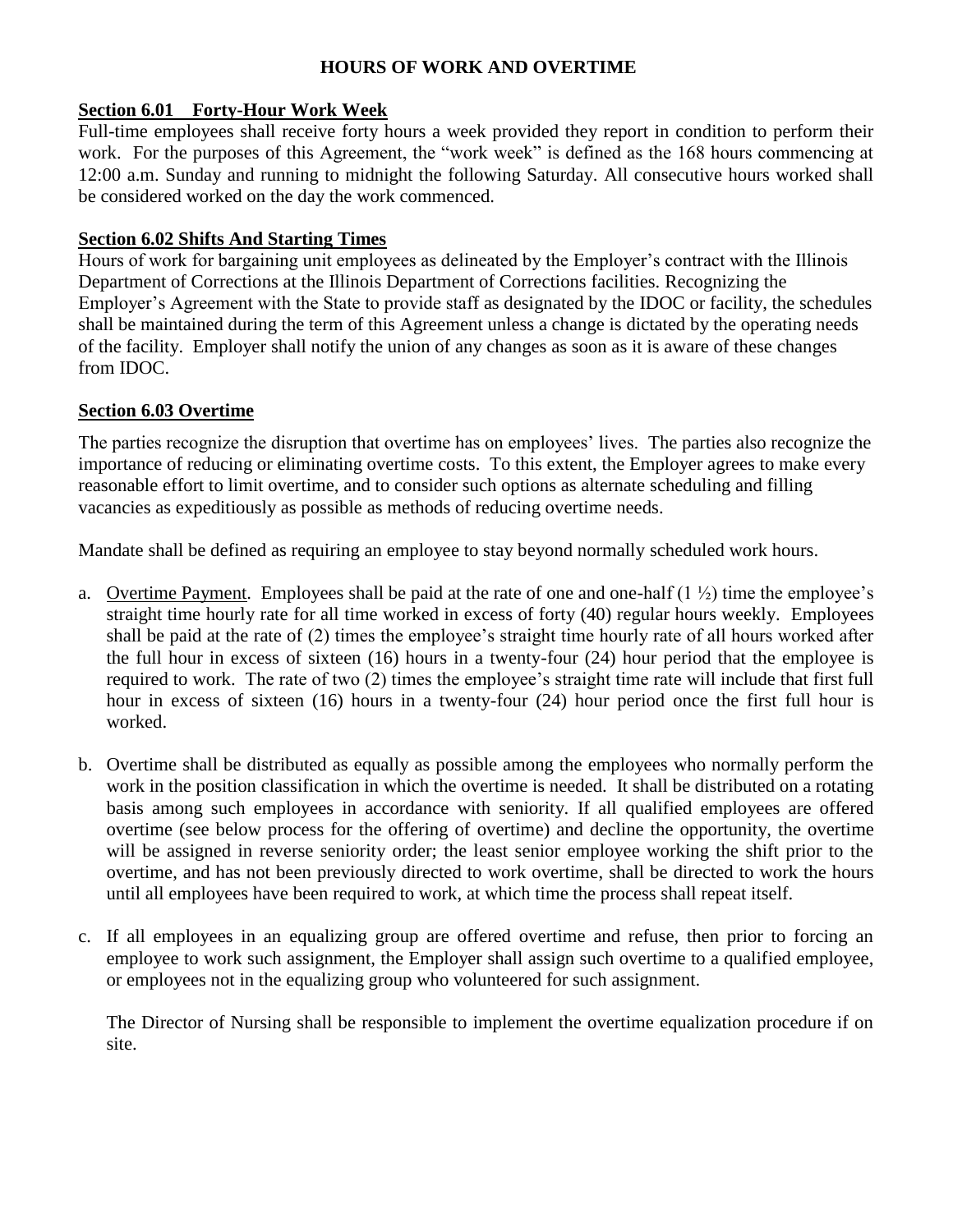If the Director of Nursing position is vacant-the Regional Administrator shall assign an individual to implement overtime equalization procedure. The overtime equalization chart will be kept current by management, or a designee in the case of a Director of Nursing vacancy.

#### d. **Process for the Offering of Overtime**

- 1. OT will be tracked by the opportunity to work, within a classification, not by the actual hours worked
- 2. Four or more hours of overtime worked will count as an opportunity.
- 3. Less than four hours of overtime worked does not count as an opportunity but the OT volunteer procedure must be utilized.
- 4. OT volunteer signup sheet will be kept in a designated location for all to review and utilize for overtime volunteer sign up.
- 5. Location will be determined at each site and should be in the same area where the monthly schedule is posted.
- 6. Employees wishing to volunteer for overtime will sign up to work a specific day and/or shift. Those who do not sign shall be considered as having had the opportunity to volunteer for overtime
- 7. A minimum of twenty-four (24) hours advance notice will be given to the volunteer who will be working the OT. The above does not apply for call offs or emergency situations.
- 8. The employer will continue the rotation through the OT volunteer list (which will carry over from month to month) for all classifications until all volunteering employees have worked an OT opportunity.
- 9. When an employee has worked, a "W" will be written in the code column so all will know he/she worked and are not eligible to work volunteer OT again until all other available volunteers have had an opportunity to work.
- 10. Volunteers can remove their names at least twenty-four (24) hours prior to the shift for which they have volunteered. If not removed at least twenty-four hours prior to such shift, a volunteer is subject to being offered the opportunity.
- 11. When a volunteer has been notified by management (with twenty-four 24 hours' notice) and accepted the opportunity to work overtime and then does not work it, it will be treated the same as a mandate refusal and the employee will be subject to appropriate disciplinary action.
- 12. For all call offs when management determines the need for OT, the employer will be responsible to contact the most senior employee who has not had an opportunity to work and who has signed the OT volunteer list.
- 13. When employees who sign the volunteer list are contacted by management with less than twentyfour (24) hour notice and do not accept the opportunity for OT, the employer will continue through the volunteer list. An employee refusing for a second time in a monthly schedule will have their name removed from the volunteer schedule and will not be allowed to volunteer for the remainder of that monthly schedule. For the entire next monthly schedule he/she will only be eligible for mandated OT.
- 14. Employees who sign up for more than one shift of volunteer OT opportunity on the same day will be assigned the shift that will avoid a mandatory OT assignment.
- 15. Not signing the overtime volunteer list does not affect the possibility of employees being mandated.
- 16. Management will be responsible for notification of mandated overtime if not in accordance with established process. A mandate is defined as anytime an employee is required to work past their normal shift.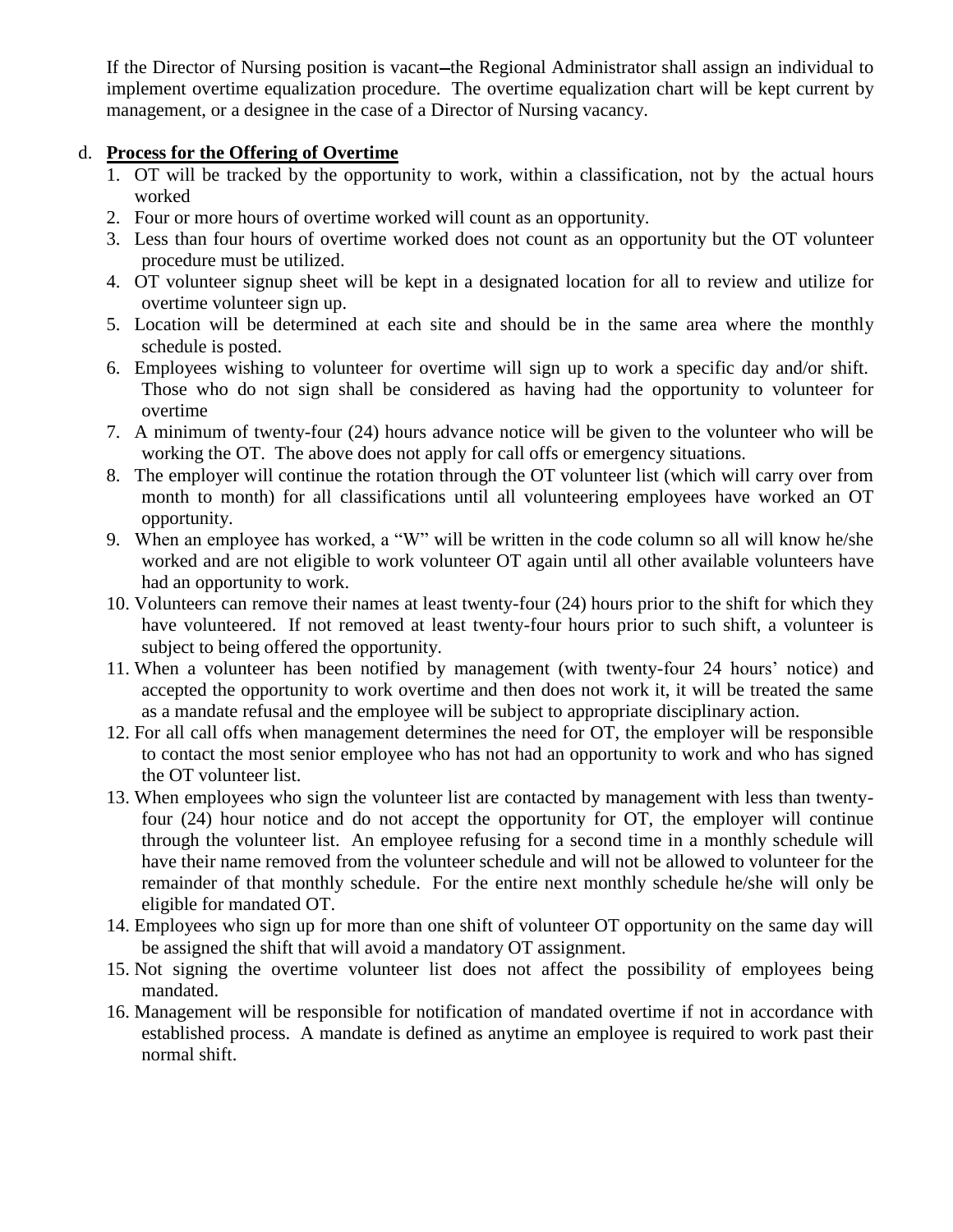- e. **Benefit Time** Full time employees shall be able to utilize any accrued and earned benefit time as defined in Article VII (Paid Time Off) as regular hours worked (for purposes of determining overtime pay) if the following occurs:
	- 1. PTO time must be pre-approved by employer.
	- 2. No employee's work schedule shall be changed in order to avoid the payment of overtime. Requests for paid time off must be submitted to the Employer at least 5 days prior to the requested time off for pre-approval in order to be considered scheduled.
	- 3. Employees shall provide Employer with Request for Time Off in accordance with Article VII (Paid Time Off).
- f. **Overtime/Double Time/Sharps** The parties recognize the disruption that overtime has on employees' lives. The parties also recognize the importance of reducing or eliminating overtime costs. To this extent, the Employer agrees to make every reasonable effort to limit mandatory overtime, and to consider such options as alternate scheduling and filling vacancies as expeditiously as possible as methods of reducing overtime needs. When an employee has worked at least eightyeight (88) hours voluntary and/or mandatory overtime assignments covering anticipated overtime in a calendar quarter excluding Crisis Mode overtime, the employee will be compensated at the rate of double time for the next full shift of overtime worked. Nurses who are required by Employer to work prior to or after his/her shift for purposes of counting sharps shall be paid fifteen (15) minutes overtime.

PRNs shall be expected to work at least one (1) shift per month when shifts are available. If PRN has not worked any shift in a six (6) month period, excluding training and recertification hours, continued employment of the PRN will be at the sole discretion of the Employer.

# **Section 6.04 Staffing Crisis Mode and Temporary Agency Personnel**

At the exclusive discretion of the Employer, Staffing Crisis Mode may be declared when position classification vacancies are such that operational needs require staff members to significantly increase weekly hours worked for an extended period of time. Employer will provide written notification to Bargaining Unit employees and Union of Staffing Crisis Mode being implemented at the facility. The written notification will be given twenty-four (24) hours in advance, if possible, and will include the position classifications(s) involved and the effective date.

Beginning the first day of Staffing Crisis Mode becomes effective at the facility, staff members may volunteer to work additional hours beyond their regularly scheduled weekly hours. An employee on Paid Time Off or Leave of Absence may not volunteer.

Employees who volunteer to work additional hours at the facility will be paid one and one-half times their regular hourly rate pre Article VI, Section 6.03(a) of the Collective Bargaining Agreement for all weekly hours exceeding forty (40) through fifty-six (56) hours. Employees will be paid two times their regular hourly rate for all weekly hours in excess of fifty-six (56) hours.

Any unscheduled absences of an employee's regularly scheduled shift during a work week will not count as hours worked for overtime purposes and will negate the Staffing Crisis Mode incentive described below for that work week.

Should there be more volunteers for the coverage of a particular shift than what is needed, assignment shall be by seniority with the most senior first.

Employees will also be paid a Staffing Crisis Mode incentive as follows: Registered Nurse (RN) -\$100.00 per week; Licensed Practical Nurse (LPN) - \$75.00 per week provided the employee works the equivalent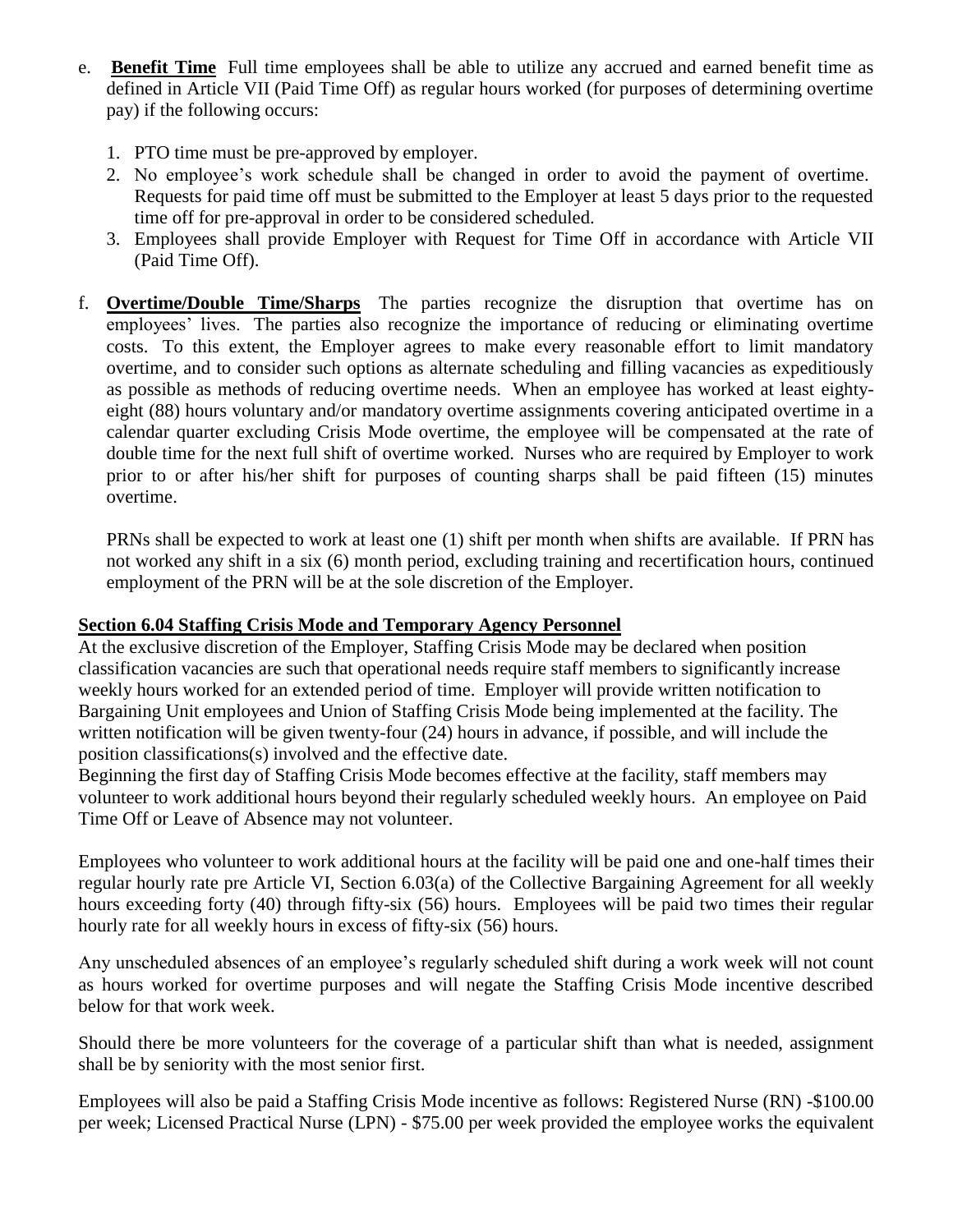of one eight hour shift (in four-hour minimum increments) in addition to the employee's regular work schedule.

No employee at the facility shall be mandated to work overtime if enough employees volunteer to meet operational needs pursuant to the terms of this agreement.

PRN employees will be eligible for double time as described above and the weekly incentive.

Staffing Crisis Mode will cease when Employer determines Staffing Crisis Mode is no longer needed. Employer will provide written notification to bargaining unit employees and the Union forty-eight (48) hours prior to the practice being stopped. Written notification will include the position classifications involved and the date the procedure is to end.

During the period when the Employer has declared Staffing Crisis Mode, it may use Temporary Agency Personnel to meet minimum staffing needs as set forth below:

- 1. First priority bargaining unit employees will be offered all available overtime shifts.
- 2. If no bargaining unit employees, or an insufficient number of employees, at the facility volunteer, the Employer may utilize Temporary Agency Personnel to meet its minimum staffing requirement.
- 3. The Employer reserves the right to mandate overtime in accordance with the Collective Bargaining Agreement if an insufficient number of employees volunteer for additional shifts to meet minimum staffing needs.

# **Section 6.05 Carrying a Cell Phone**

- a. When an employee is required to carry a cell phone the employee will be given Missed Punch forms. Anytime the employee needs to take a work-related phone call, he/she will need to document the following on a Missed Punch form:
	- Exact start and end time of the call and date
	- Who was on the call
	- The name of the Offender discussed

The missed punch form must be signed and submitted for approval the first day scheduled in the facility following the call, and the employee will be paid for the time actually worked in accordance with payroll rounding rules. If the additional time on the phone results in the employee exceeding 40 hours worked in the week, the time will be paid consistent with Article VI, section 6.03.

- b. The employee required to carry a cell phone is seen as a professional who takes personal pride in caring for his/her patients; therefore, the individual will be expected to return the callas promptly as reasonably possible. However, if the employee cannot or does not respond to the call, the Psychiatrist and/or the Site Medical Director or designee will be contacted as back up. The employee will not be disciplined for not responding to the call
- c. Except in the case of unforeseen circumstances, the individual responsible for carrying the cell phone will be identified and scheduled in advance. The cell phone schedule and the cell phone number will be made available for all staff who need this information. Carrying the cell phone will be rotated among mental health professionals at the site, and/or possibly other sites, unless an otherwise mutually agreeable process is established. Every effort shall be made to ensure the carrying of a cell phone results in the least possible disruption to the employee.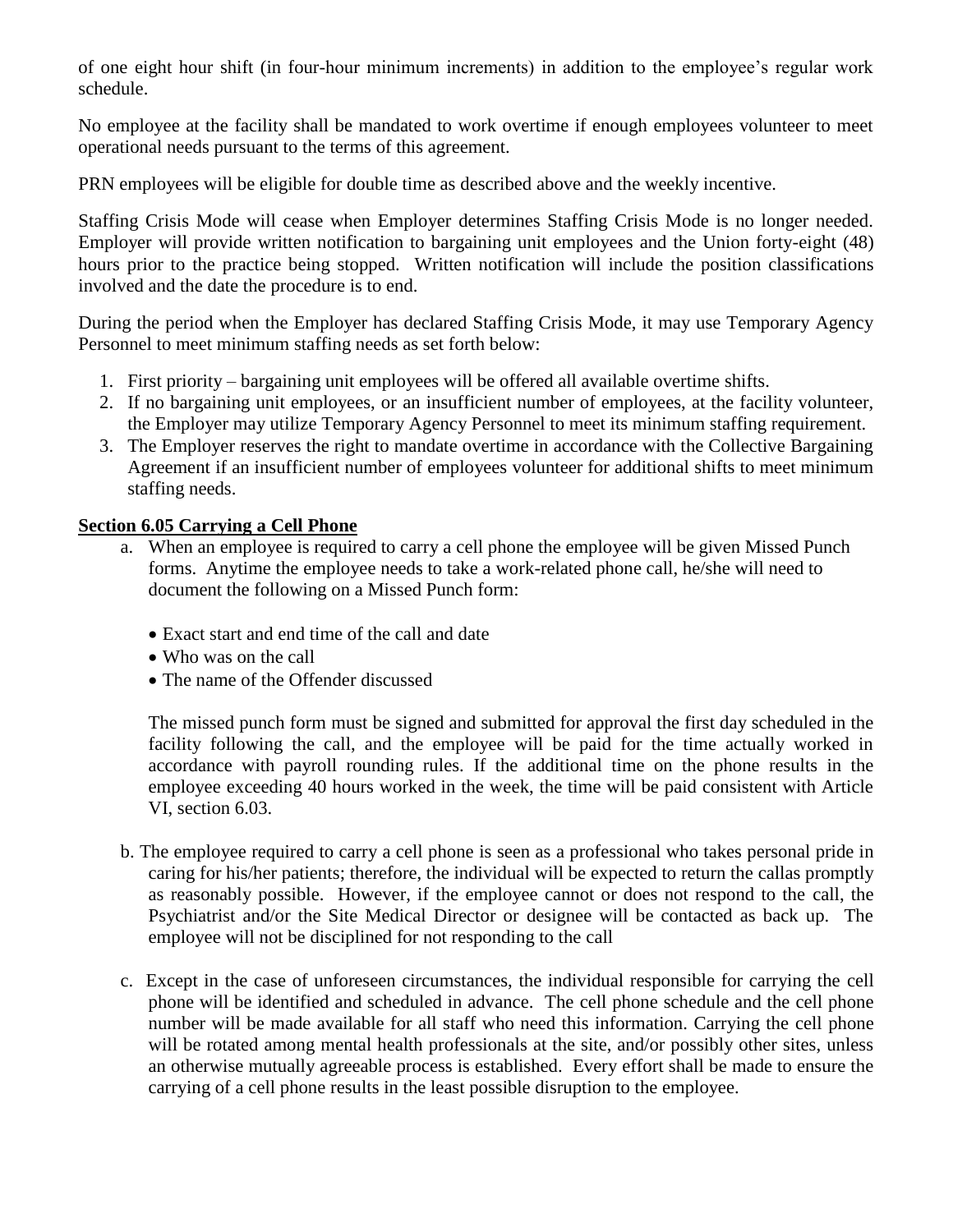d. The act of carrying a cell phone does not mean an employee qualifies for additional pay.

#### **Section 6.06 Meal Periods**

Employees who are scheduled to work six (6) hours or more per day shall receive, at approximately midpoint of their work schedule, an uninterrupted, paid meal period of thirty (30) minutes. Employees shall have the right to leave the work site (but not the correctional institution) during such periods. Medical personnel may need to continue working during a normal meal period due to a medical emergency; if possible, such employee shall be given a meal period later in the same shift. An additional one-half (1/2) hour paid meal period shall be allowed when employees work four (4) or more additional hours immediately prior or subsequent to their regular shift.

#### **ARTICLE VII PTO (Paid Time Off a/k/a Benefit Time) (PERSONAL LEAVE, VACATION, HOLIDAYS, SICK LEAVE)**

Probationary employees shall be able to utilize accrued benefit time after three (3) months of service. For accrual purposes, paid time off in this Article shall count as time worked.

# **Section 7.01 Leave for Personal Business**

- a. Amount/Accrual. All full-time employees shall be permitted four (4) personal days off each calendar year with pay. Employees shall earn one day per full calendar quarter. These days shall be credited to employees on January 1 of each year. Employees entitled to receive such leave who enter service during the year shall be given credit for such leave at the rate of one (1) day for each remaining full calendar quarter for the calendar year in which hired.
- b. Carry-over. All employees shall be permitted to carry over a maximum of one (1) unused PB day into the next calendar year as a Floating PB day to be used in the first quarter of the following year or be forfeited. All other unused personal business days at the end of the calendar year shall be forfeited.
- c. Request of Leave for Personal Business. Except for those emergency situations which preclude the making of prior arrangements, such days (or hours) off shall be scheduled sufficiently in advance to be consistent with the operating needs of the facility and the Employer.
- d. Determining of Leave for Personal Business.
	- 1. Employees shall be entitled to payment earned only to the extent that the earned time is unused and unforfeited upon separation from service.
	- 2. Personal leave may be taken in increments of not less than fifteen (15) minutes after it is earned.
	- 3. Personal leave taken before it is earned shall be considered a cash advance and employees shall sign a form acknowledging such and authorizing a deduction from final pay for personal leave taken but not earned.

# **Section 7.02 Vacation**

- a. Amounts/Accrual.All full time employees shall earn vacation based on their continuous service as defined in Article III section 3.01 of this Agreement. Employees shall earn vacation time in accordance with the following schedule:
- 1. From the date of hire until the completion of five (5) years of service: .0385 per hour worked up to eighty (80) hours (ten work days) per year.
- 2. From the completion of five (5) years of service until the completion of nine (9) years of service: .0577 per hour up to one hundred twenty (120) hours (fifteen (15) work days) per year.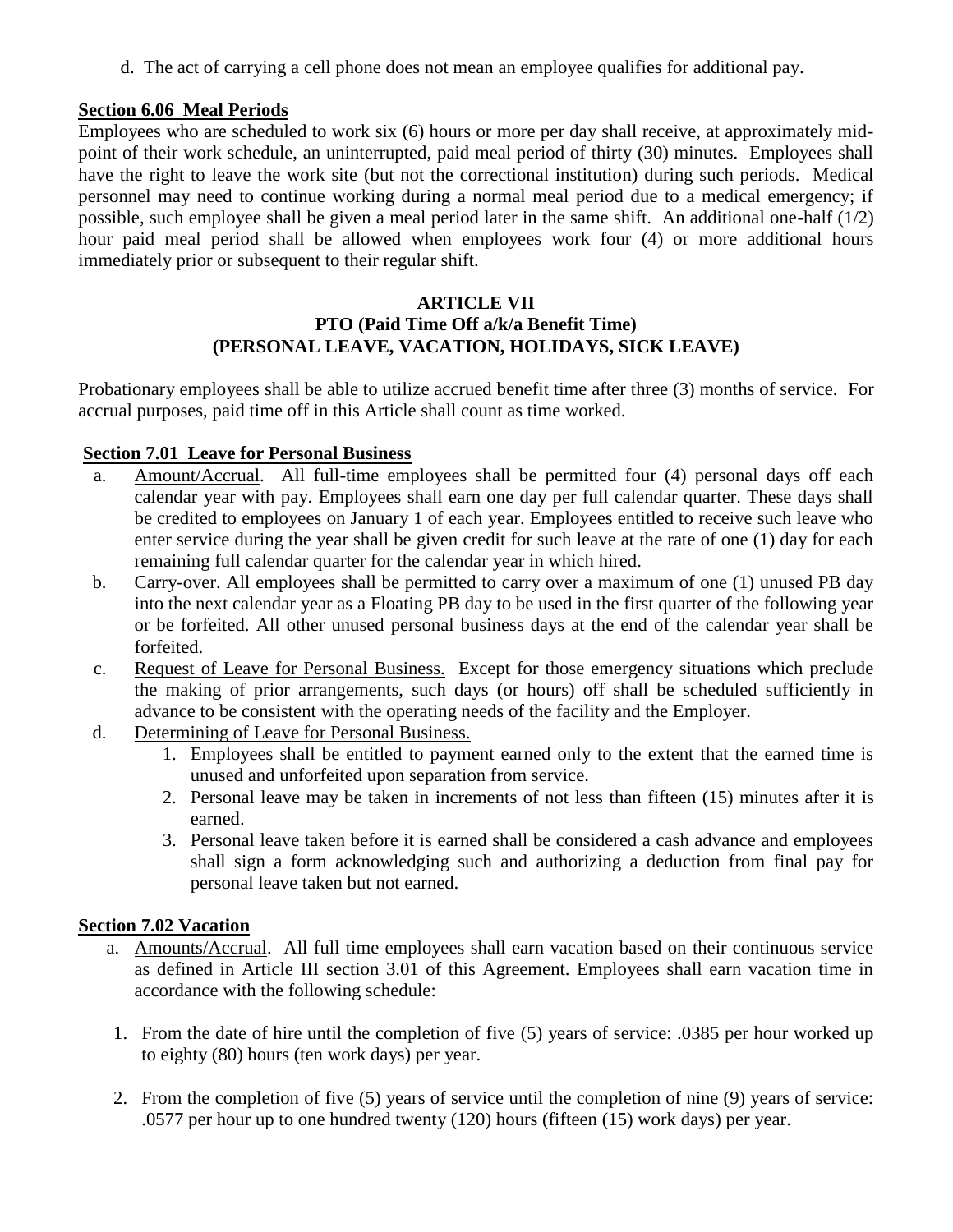- 3. From the completion of nine (9) years of service until the completion of fourteen (14) years of service: .0654 per hour up to one hundred thirty-six (136) hours (seventeen (17) work days) per year.
- 4. From the completion of fourteen (14) years until the completion of 19 years of service: .077 per hour up to one hundred sixty (160) hours (twenty (20) work days) per year.
- 5. From the completion of nineteen (19) years until the completion of twenty five (25) years of service: .0846 per hour up to one hundred seventy six (176) hours (twenty-two (22) work days) per year.
- 6. From the completion of twenty five (25) years or more of service: .0962 per hour up to two hundred (200) hours (twenty five (25) work days) per year.
- b. Carry over. An employee's vacation time shall be audited on the anniversary date of employment (at the close of the pay period in which the anniversary date falls). Employees may carry up to eighty (80) hours of vacation hours from year to year. Any amount over eighty (80) hours will be forfeited.
- c. Request for Vacation. Employees may request vacation time after three (3) months of continuous service.
	- 1. Vacation Scheduling. Scheduling for vacation is a mutual responsibility of the employee, the site administration, and the Employer. Vacation preferences, scheduled by seniority, shall be scheduled in accordance with Paragraph b of Article.
	- 2. Vacation Schedule Made by January 31 Requests ("Preferred Vacation").

The following process will be utilized for the purposes of scheduling preferred vacations. It is the intent of this process to grant as many employees off as possible while still meeting operational needs. This process will start no later than January  $15<sup>th</sup>$  of each calendar year. Preferred vacation requests may include vacation through the end of February of the following calendar year.

- a. The employer will call employees, within a functional unit (i.e., Position classifications within a healthcare unit that functions together to provide a specific medical service and thus create a subsystem within the healthcare unit.), in seniority order, regardless of classification, to schedule preferred vacations. Each preferred vacation preference shall be defined as a block of time uninterrupted by work days. Employees will only be able to schedule vacation time in accordance with the amount of vacation time that they will have accrued at the time of the vacation will be taken. If the employee does not have enough vacation time, at the time of the vacation, the employee is responsible to meet with their supervisor to discuss what portion of the vacation, if any, the employee is eligible to take. Accrued vacation time shall be the only paid time off considered when scheduling and taking preferred vacations.
- b. In seniority order within a functional unit, the employer will contact the employees utilizing a vacation calendar process, to offer the employees the opportunity to select their First Preferred Vacation. At that time the Employer will indicate to the employee whether or not the requested time is approved. If denied, the employee will be allowed to continue to choose an alternative vacation period until a First Preferred Vacation can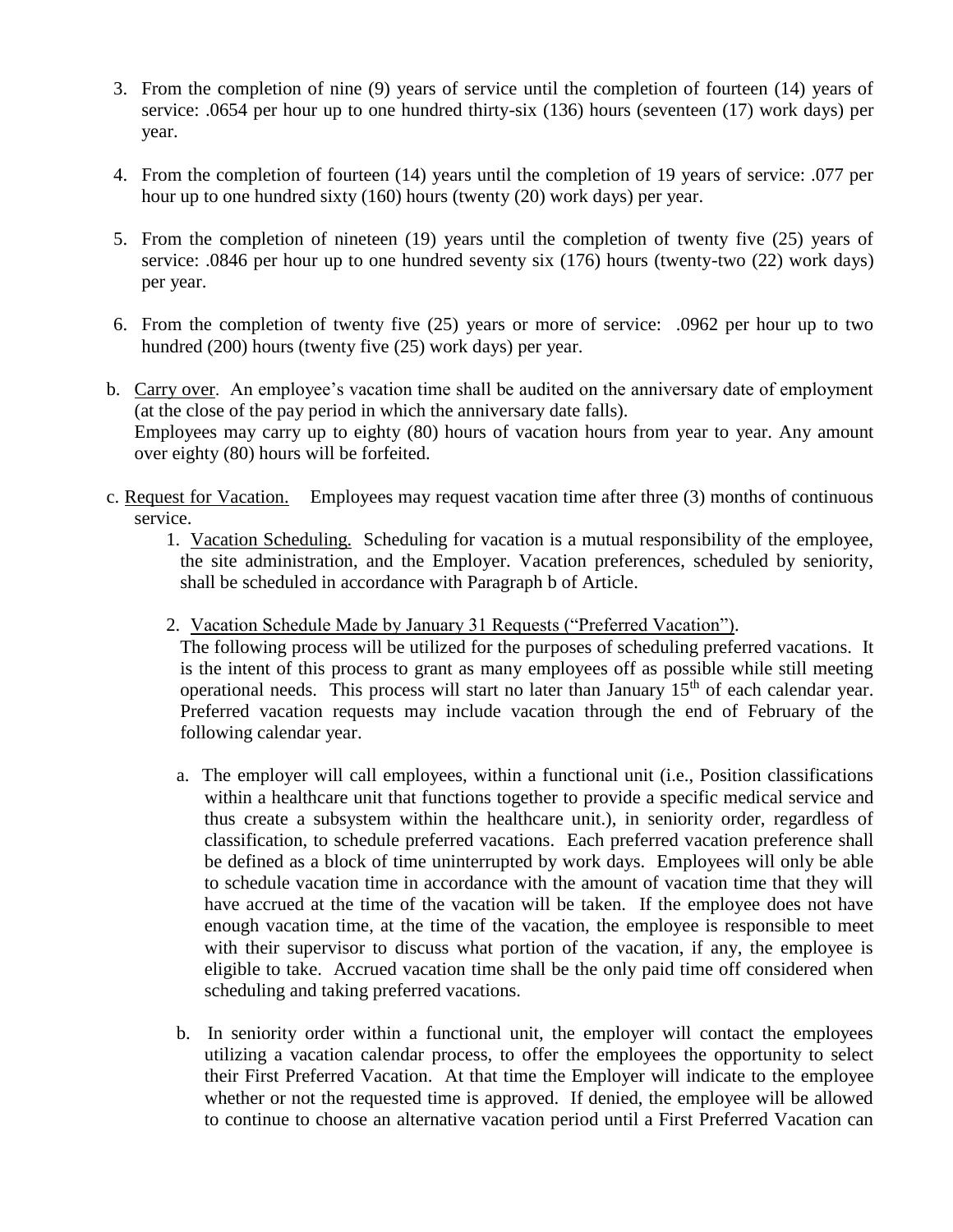be approved, at which time a PTO request will be completed by the employee and approved by the Employer. Once all First Preferred Vacations are scheduled using the calendar process, the employees will be offered, in seniority order within a functional unit, a Second Preferred Vacation. Likewise, a Third Preferred, in seniority order within a functional, will be offered after all Second Preferred vacations are scheduled, with the employee being allowed to continue to choose an alternative vacation period until a Second and Third Preferred vacation can be approved. Employees not present can submit in writing a list of  $1<sup>st</sup>$ ,  $2<sup>nd</sup>$ , and  $3<sup>rd</sup>$  preferred vacations to be utilized by the Employer when that employee's turn occurs. Employees on LOA shall be bypassed if they have not indicated their choices for First Preferred and are absent from the facility at the time their name comes up for selection. Employees who are away from the institution for more than 5 days shall make arrangements with the Employer so that they may be contacted or leave possible choices so that the process shall not be delayed.

All vacation shall be scheduled by March  $1<sup>st</sup>$  of the calendar year.

 If an employee's approved vacation is cancelled by the employer, the employer agrees to reimburse the employee cost of documented travel insurance.

- 3. Vacation Schedules After January 31 Request. Employees may submit in writing to the Employer their vacation requests after January 31 of each calendar year.
	- a. Employer shall consider an employee's requests if such requests is made at least ninety (90) calendar days prior to the requested day off based on seniority.
	- b. Employer shall consider an employee's request if such request is made less than ninety (90) calendar days prior to the requested day off, such vacation requests shall be scheduled on a first come first serve basis subject to the operational needs of the facility.
	- c. However, if two vacation requests are denied in one year and the employee wishes to use his/her vacation time the employee and the appropriate supervisor shall meet and schedule a mutually agreeable block of time off to utilize the requested vacation time.
	- d. After an employee's vacation has been selected and approved, it shall not be changed except by a bona fide emergency directly related to operational needs.
- d. Determining Vacation. Vacation time shall be taken in increments of not less than fifteen (15) minutes after it is earned.
- e. Payment in Lieu of Vacation. An employee may elect to liquidate the requested vacation time in cash at the employee's current hourly rate of pay for the requested hours only if the vacation time has been accrued.
- f. Vacation upon termination. Any accrued and unused vacation time shall be liquidated upon termination of employment at the employee's current hourly rate of pay.

#### **Section 7.03 Holidays**

1. Designated Holiday. The Employer shall recognize holidays for covered employees to be the same holidays granted by the Illinois Department of Corrections. These holidays shall be: New Year's Day, Labor Day, Martin Luther King Day, Columbus Day, Lincoln's Birthday, Veterans' Day, Washington's Birthday, Thanksgiving Day, Memorial Day, Friday Following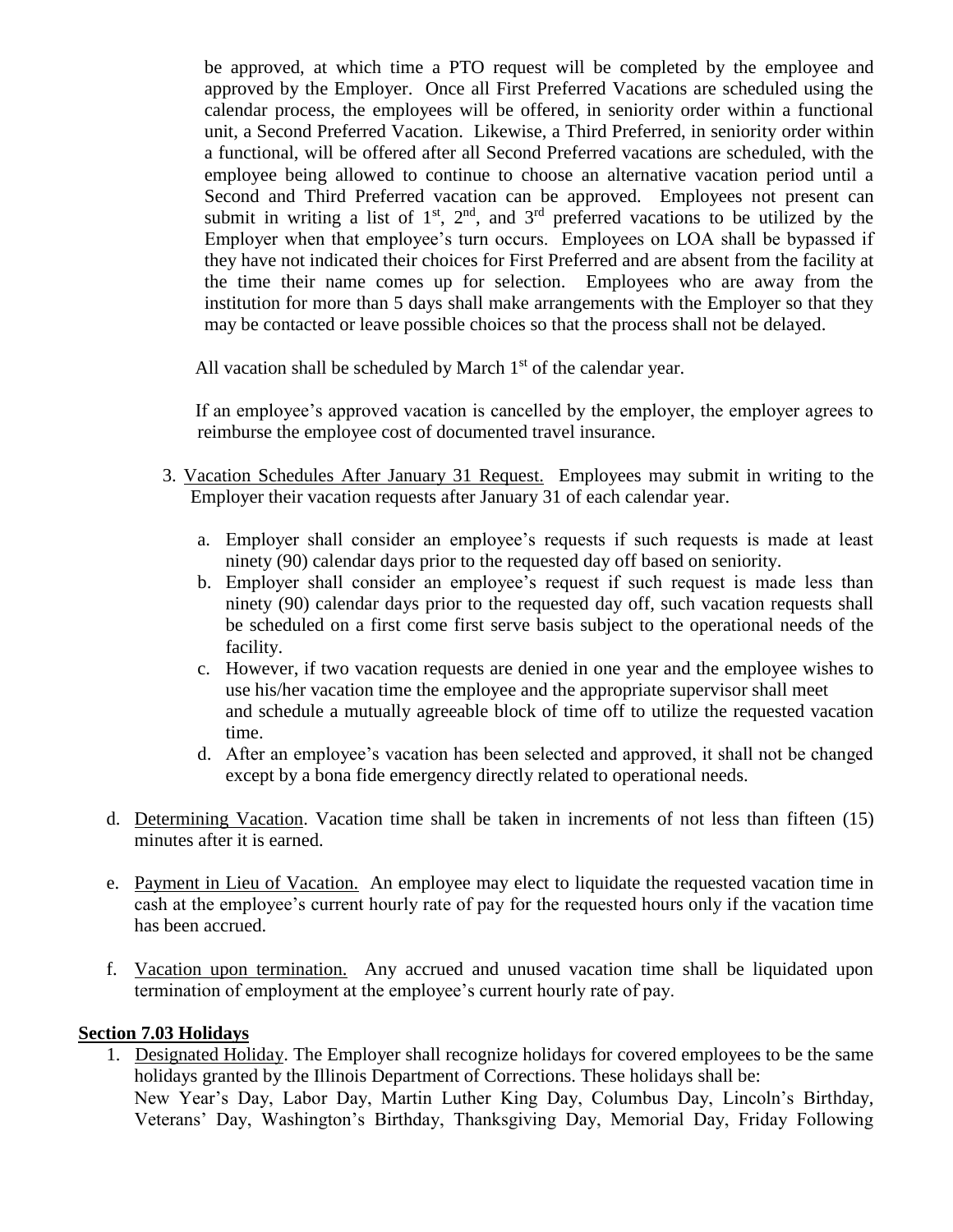Thanksgiving Day, Independence Day, Christmas Day, General Election Day (on which members of the House of Representatives are elected), and any additional days recognized as holidays or non-working days by the Illinois Department of Corrections. Holidays shall be observed on the same days as the Illinois Department of Corrections. If the actual holiday falls on a weekend and the state recognizes both, the actual holiday and the observed holiday, both days will also be recognized as holidays by the Employer for employees who work one of those days. If an employee works both the actual and observed holiday, only the actual holiday will be considered a holiday.

- 1. Qualification for Holiday Pay. In order to qualify for holiday pay, the employee must be full-time or part-time staff and work both the scheduled workday before and the scheduled workday after the holiday, as well as work the holiday if scheduled. Employees will receive holiday pay if an absence before or after the holiday is for one of the following reasons:
	- a. Approved paid absence with acceptable proof on either the day before the holiday, the holiday, and/or the day after the holiday, provided the employee worked for the Employer at any time within the two weeks before the week in which the holiday occurs or was on an approved vacation. To receive holiday pay, acceptable proof must be provided to management no later than seventy-two (72) hours from the date of the unscheduled absence.
	- b. Continuous absence from work on layoff for not more than two weeks before the week in which the holiday occurs;
- 2. Holiday Practices.

Employer has the right to assign the amount of hours and/or positions assigned for any designated holidays based on operational needs.

A PRN employee who works the holiday will be paid at double time.

Part time employees that work on a holiday shall receive Holiday Pay regardless of the amount of hours the Part Time Employee works on a weekly basis.

3. Holidays are defined as follows:

Regular Holidays: New Year's Day, Martin Luther King Day, Columbus Day, Lincoln's Birthday, Veterans' Day, Washington's Birthday, Memorial Day, Friday Following Thanksgiving Day, Independence Day, General Election Day (on which members of the House of Representatives are elected).

Super Holidays: Labor Day, Thanksgiving Day, Christmas Day

5. Holiday practice - Regular Holidays:

An employee who works on a regular holiday shall be paid straight time for hours worked on the regular holiday and shall receive holiday pay for each hour worked up to a maximum of eight (8) hours. (Holiday pay = standard weekly hours/5.) When a regular holiday falls on an employee's scheduled day off or an employee works on a regular holiday, the employee may choose to "bank" the holiday up to a maximum of eight (8) hours.

If an employee works a minimum of an additional half of a shift on a regular holiday, the employee will be paid holiday pay for the additional hours worked.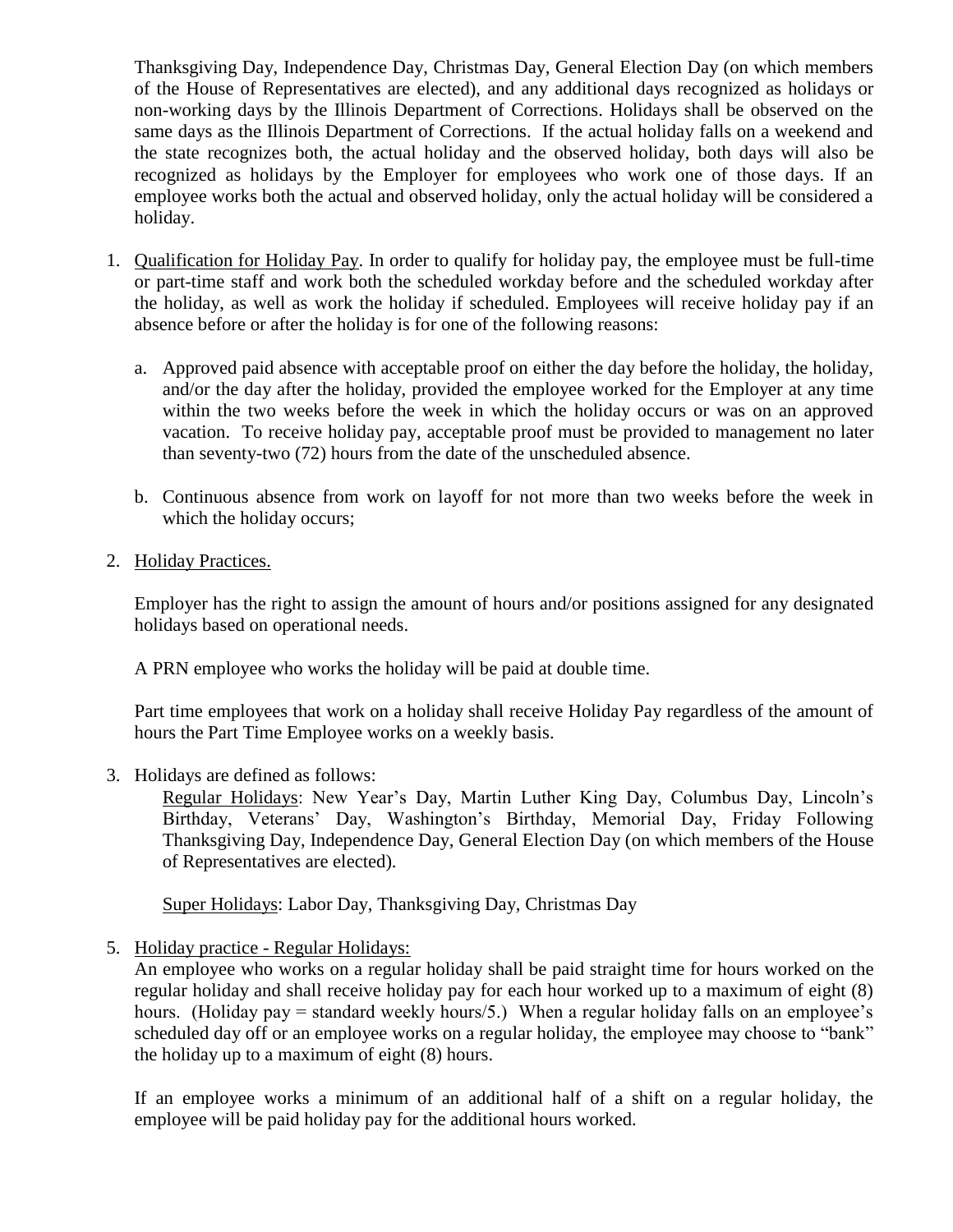If the employee's regularly scheduled workday is over eight (8) hours, (i.e., four 10 hour shifts per week) and does not work on the holiday, the employee will receive the standard holiday credit of up to eight (8) hours and can chose to be docked or make up the remainder of their standard weekly hours with accrued paid time off.

6. Holiday practice - Super Holidays:

An employee who works on a super holiday will be paid time and a half for each hour worked on the super holiday in addition to the standard holiday pay of a maximum of eight (8) hours, in lieu of time off. An employee who works on a super holiday and chooses to "bank" the super holiday, will be paid straight time for hours worked on the super holiday and will bank one and a half times the actual holiday up to a maximum of twelve hours of holiday credit.

If an employee works a minimum of an additional half of a shift on a super holiday, the employee will be paid holiday pay for the additional hours worked.

7. Banked Holidays:

Banked Holidays shall be granted on the day requested by the employee unless to do so would interfere with the Employer's operations, in which event the employee's next requested day off shall be given or cash paid in lieu thereof. If not used within twelve (12) months, a banked holiday will be paid out.

8. Banked Holiday Procedure. The procedure for electing banked holidays is as follows:

Employees will complete the Wexford Health Union Employee Paid Time Off/Leave of Absence Request form.

- a. The employee will place a check mark next to the Holiday Equivalent Time Off line, specify the holiday on the same line, and write "banked" next to the Holiday specified.
- b. The employee and the employee's supervisor will sign the form and send the completed form to the Wexford Health Payroll Department no later than the day of the specified holiday.
- c. If an employee does not follow the above procedure to elect equivalent time off, the employee will be paid for the holiday.
- 9. An employee wishing to take holiday time off shall give reasonable notice to the supervisor. Time off shall be granted in accordance with the operational needs of the facility.
- 10. When a holiday falls on an employee's regularly scheduled work day during the employee's vacation period, the employee will be paid the holiday and retain the vacation day.
- 11. When a holiday falls on an employee's regularly scheduled work day, employee shall receive a maximum of eight (8) hours classified as actual hours work in determining overtime.
- 12. Any accrued holiday time off may be taken in increments of not less than fifteen (15) minutes after it is earned.
- 13. Payment Upon Separation. Upon separation for any reason, the employee shall be paid for all banked holiday hours at the employee's current rate of pay.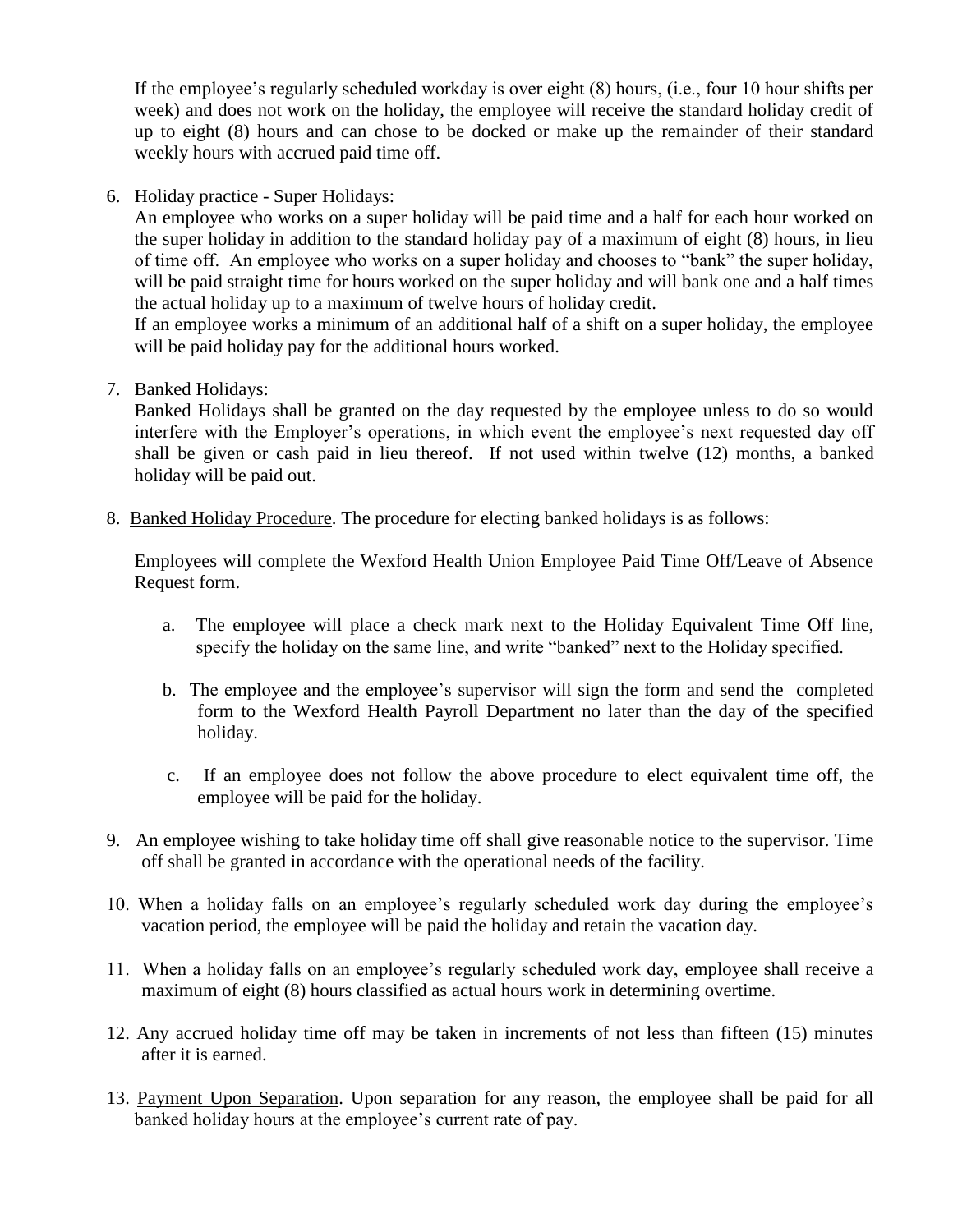# **Section 7.04 Sick Leave**

- a. Amount. All full-time employees shall accumulate paid sick leave at the rate of .0463 hours per hour up to Twelve (12) Sick Days (96 hours) per anniversary year. Sick leave may be used for illness, disability, or injury of the employee, appointments with a doctor, dentist or other medical practitioner or in the event of illness disability, injury, and appointments with a doctor, dentist or other medical professional practitioner of a member of an employee's immediate family or household as defined in Article IX Section 9.05 of this Agreement.
- b. Carry over. Sick Leave shall accumulate from year to year.
- c. Scheduling Sick Leave. Where possible, the employee shall provide reasonable advance notice when sick leave is taken for pre-scheduled appointments. The Employer may request evidence, which may be in the form of a written medical certification of use of sick leave if reasonable grounds exist to suspect abuse. Abuse of sick leave is the utilization of sick leave for reasons other than those stated in this Article.
- d. Determining Sick Leave. Sick Leave shall be taken in increments of not less than fifteen (15) minutes after it is earned.
- e. Sick Leave Upon Separation. Unused sick leave shall not be paid upon separation of employment.

# **Section 7.05 Continued Education**

As required for licensure or as required by the employer. Employer will cover the cost to obtain continued education units. With technology today, most CEUs can be obtained online and Employer will proceed in that direction. But if the requirements cannot be met online, Employer will pay to obtain them from other sources (with Company approval) and pay for the time off, if necessary. PRNs are not eligible for CEU reimbursement.

With pre-approval of a Regional Manager or above, employees will be paid up to \$75.00 for CPR certification that cannot be obtained at an IDOC facility. Reimbursement will be provided upon the employee providing evidence of successful recertification and proof of cost.

This section shall be considered separate from the tuition reimbursement outline in the section below.

# **Section 7.06 Tuition Reimbursement**

- a. The Employer agrees to provide tuition reimbursement for those employees in the bargaining unit who enroll in job related college courses towards a degree program at an accredited institution, as provided below.
- b. The Employer will establish a fund of \$2,000 per calendar year which shall be used to reimburse bargaining unit employees for paid tuition for any approved job related college courses toward a degree program proved at accredited institutions. These funds will be disbursed according to the following procedures:
	- 1. Employees who apply for tuition reimbursement for approved courses will be selected on a first come, first serve basis. In the event that more than one applicant is approved and first-come, first-serve basis does not apply, then selection shall be made by seniority. The dollar amount of reimbursement requested shall also be specified at the time of the application. A list will be created showing all applicants and the amounts requested for reimbursement for each applicant. Each applicant will receive a numeric ranking based on the date and time of receipt by Human Resources of their letter of intent and proof of enrollment. The applicants whose combined dollar amounts will potentially exhaust the fund will be tentatively considered as the reimbursement recipients provided that all other qualifications are met. The next applicant on the list who is not considered as a reimbursement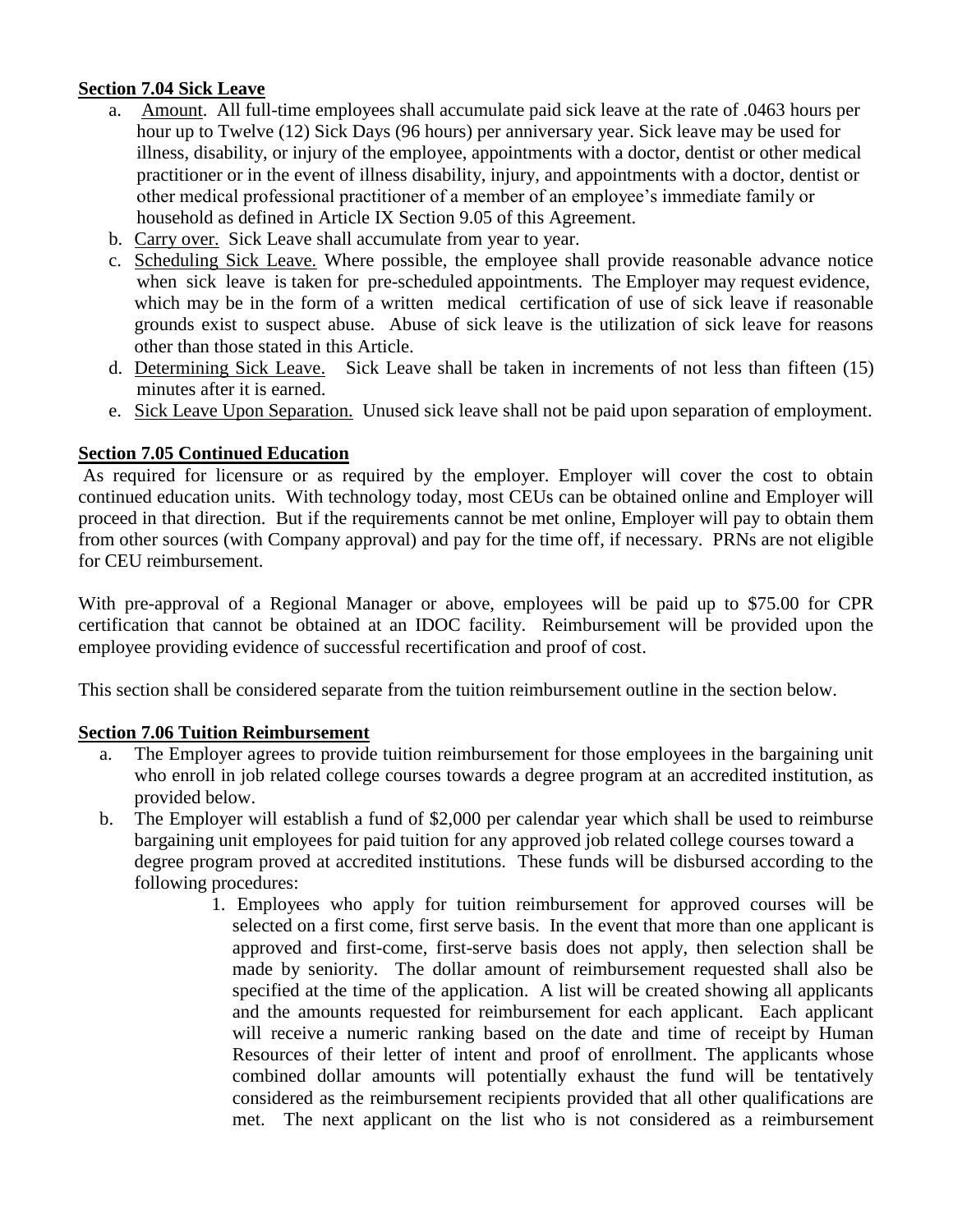recipient will move up in rank if one or more earlier applicants on the list should not meet all eligibility requirements.

- 2. No employee shall receive more than \$500.00 per semester. Once the course is complete, the employee shall be required to provide proof of a passing grade of at least a "C" or certification of successful completion, in the event a letter scale is not applicable. Such employees will receive reimbursement promptly upon meeting all eligibility requirements.
- 3. All employees who receive tuition toward a degree program must fulfill a work commitment of one (1) year of service with employer from the completion of the most recent course taken as part of the degree program. Any such employees, who voluntarily leave employment prior to fulfilling this commitment, will be responsible at the time of separation to reimburse the Employer for tuition and fees paid toward the degree program. The only exception to this requirement shall be in the event the Employer terminated its contract with the State of Illinois for any reason. In this case the Employer shall waive the work commitment.
- c. The Employer will provide the Union with reports each year after all monies have been disbursed which contain the following information:

Names of employees who have received money for tuition in accordance with this Article, the amount each employee has received and for what courses.

Name of employees who have applied for tuition reimbursement and been denied and the reason for the denial.

# **ARTICLE VIII BENEFITS (Health Care, Ancillary Benefits and Retirement Benefits)**

# **Section 8.01 In General**

- a. Employer shall provide a benefits program.
- b. PRNs are not entitled to participate in any of the benefits stated in this Article unless otherwise indicated.
- c. Permanent part-time employees (20-29 hours) are not entitled to Health Insurance or Ancillary Benefits.

# **Section 8.02 Health Insurance**

Employer will continue to pay 75% of premiums for all tiers of health insurance coverage.

# **Section 8.03 Ancillary Benefits**

# a. Term Life Insurance

Employer shall continue to offer to its eligible bargaining unit employees its current employee only and dependent term life insurance or an equivalent in terms, conditions, costs and eligibility requirements. The Employer shall contribute all of the premium for the group term life insurance of one and one-half  $(1 \frac{1}{2})$ times the employees regular annual salary on each eligible employee, and the employee shall contribute all of the premium for the applicable dependent group term life insurance.

# b. Short Term Disability

Employer shall offer at no cost to its eligible employees in the bargaining unit its current short-term disability program or an equivalent in terms, conditions, costs and eligibility requirements. The employee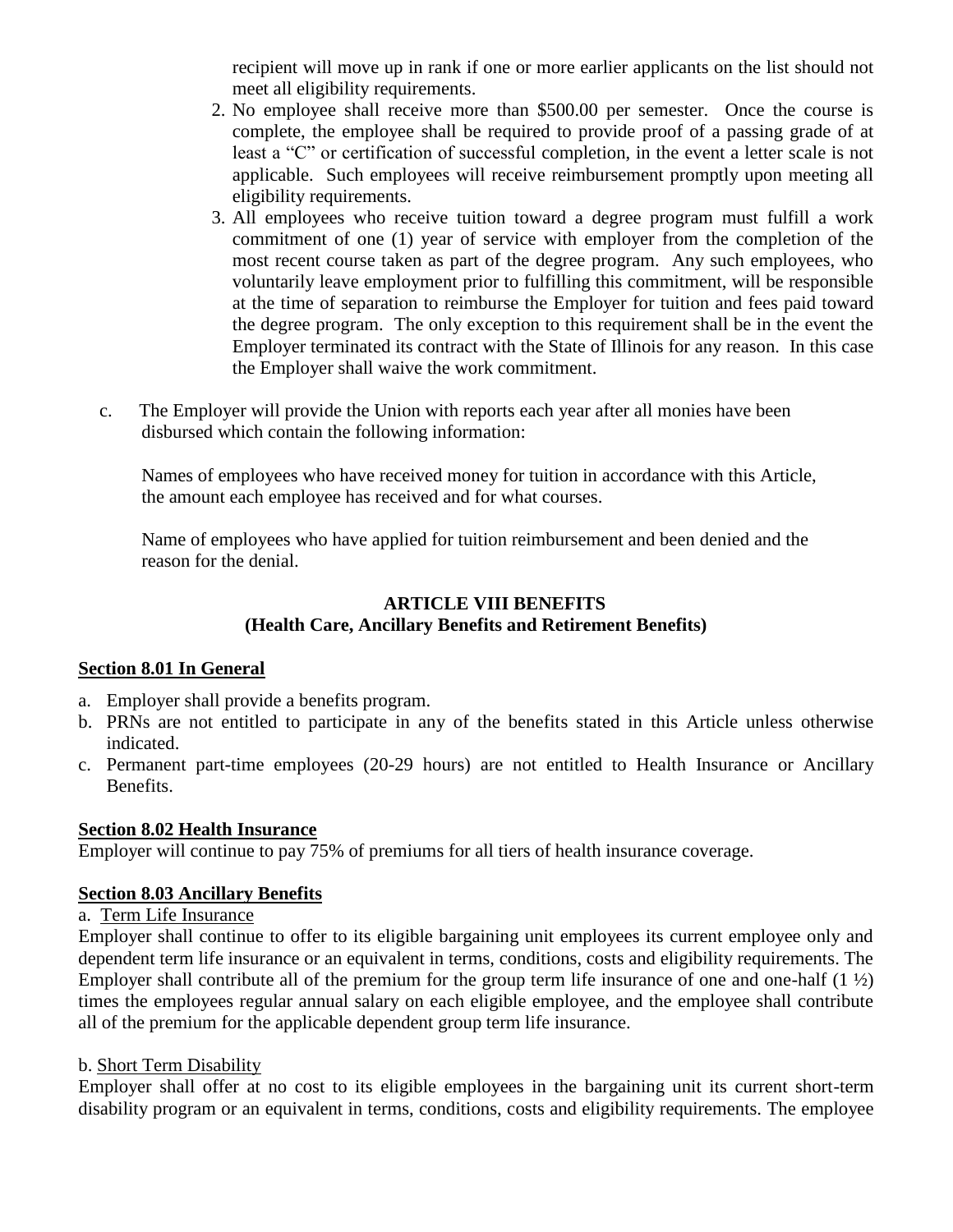who is not covered by the Employer's health insurance plan must provide the Employer with proof of other health insurance coverage in order to be eligible for short term disability.

#### c. Long Term Disability

As of July 1, 2012, employer shall continue to offer to its eligible employees in the bargaining unit a voluntary long-term disability program or an equivalent in terms, conditions, costs and eligibility requirements at a 50/50 split cost based on a tier system set by salary. For transition employees who were covered by an employer sponsored Long Term Disability policy (at the point of Hire), days covered under the prior plan will count toward the pre-existing condition waiting period assuming there is no lapse in coverage. To qualify for this benefit, the Employer must be provided a copy of the prior carrier's benefit booklet.

#### d. Dental and Vision

Employer shall offer to its eligible employees in the bargaining unit its current dental and vision program or an equivalent in terms, conditions, costs and eligibility requirements.

The employee contribution during the term of this Agreement is as follows in each of the four (4) categories:

| Employee only;       | \$15.00 |
|----------------------|---------|
| $Employee + child;$  | \$22.50 |
| $Employee + spouse;$ | \$22.50 |
| $Employee + family;$ | \$30.00 |

Employees may participate in the dental and vision plan whether or not they participate in health insurance program, subject to the terms and conditions of the insurance program.

#### **Section 8.04 Retirement Benefits**

The Employer shall maintain a 401K Plan during the term of this Agreement with a nationally recognized administrator and fund manager. The terms of the plan are as follows: Bargaining Unit Employees are eligible to contribute to the plan after the 6-month waiting period. The employer will match employee contributions at a rate for all employees on payroll status or on approved LOA prior to July 1, 2012 cap up to 6% dollar for dollar. New participants – up to 6% will match 50 cents on the dollar.

|                         | $\alpha$ count between the Employer For $(\alpha)$ matering contributing |  |  |  |  |  |
|-------------------------|--------------------------------------------------------------------------|--|--|--|--|--|
| <b>Years of Service</b> | <b>Vesting Percentage</b>                                                |  |  |  |  |  |
|                         | 20%                                                                      |  |  |  |  |  |
|                         | 40%                                                                      |  |  |  |  |  |
|                         | 60%                                                                      |  |  |  |  |  |
|                         | 80%                                                                      |  |  |  |  |  |
|                         | 100%                                                                     |  |  |  |  |  |

|  | Vesting Schedule for Employer 401 (k) Matching Contributing |
|--|-------------------------------------------------------------|
|  |                                                             |

Newly hired employees who have completed one (1) year of full-time service from the company hire date will become entitled to all or a portion of the Employer Matching Contributions as each year of service is completed. Completed years of service, as above, will determine your vesting account balance for the matching contribution.

The employee's seniority as defined in Article III, Section 3.01 will be used to determine years of service for vesting purposes.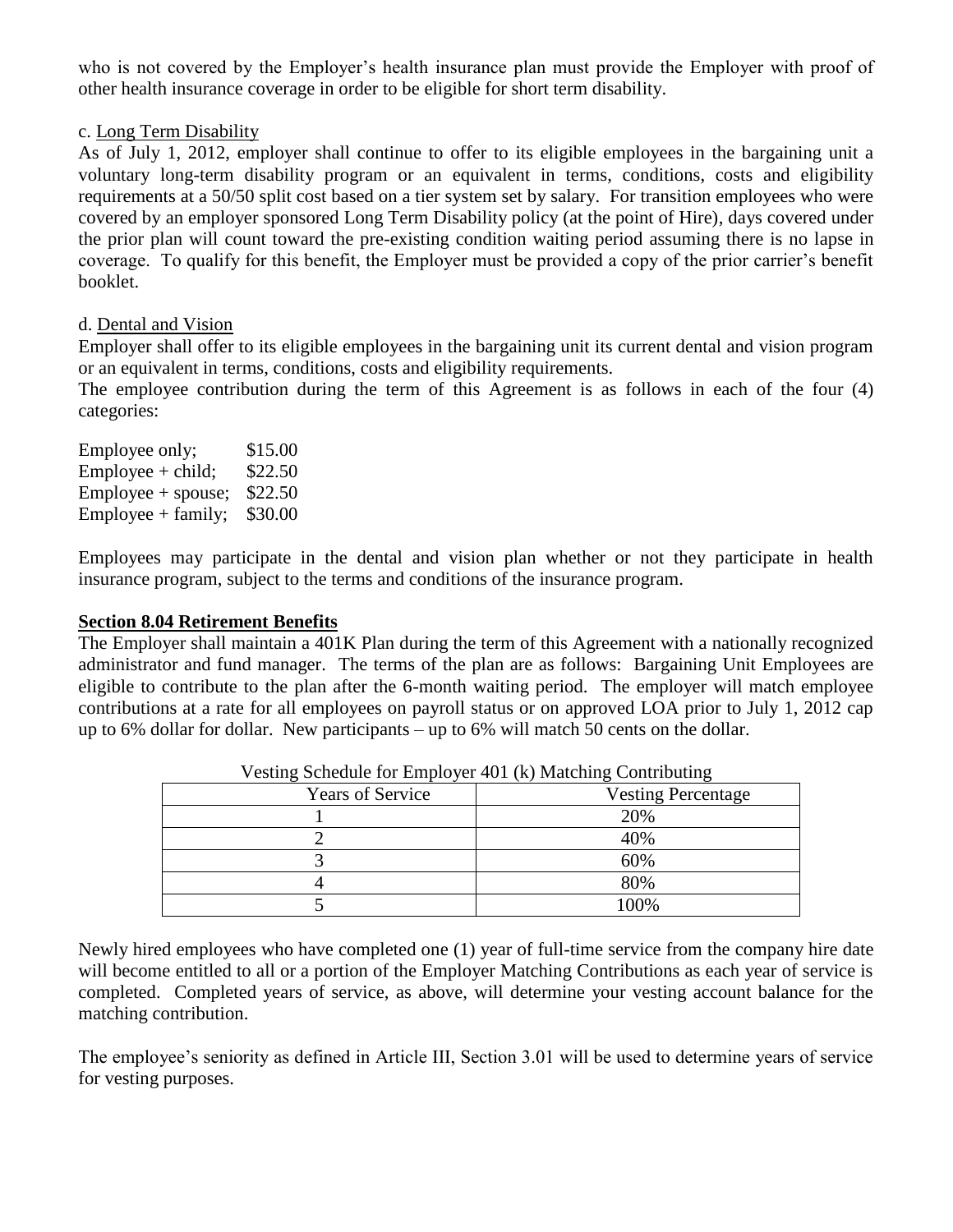# **Section 8.05 Uniforms**

Employees who are not required to wear uniforms will be permitted to purchase the standard uniforms required for uniformed personnel at their own expense or wear business casual attire. Beginning in calendar year 2013, Employer will implement the uniform ordering and distribution process described below:

- a. Full-time Employees. Employees required to wear uniforms shall participate in an annual uniform distribution, which will consist of ordering uniform pieces as outlined below.
- b. Pro-rated Uniform Allowance for Part-time Employees and PRNs.

Permanent Part-time Employees. Workers regularly scheduled to work between 20-29 hours per week will participate in Wexford Health Sources' uniform distribution process on a prorated basis – ordering a 6 piece package initially. These employees would then be able to order a 4-piece package in each subsequent year.

Part-time employees who work less than 20 hours per week and PRN's will participate in Wexford Health Sources' uniform distribution process. After working 192 hours in a calendar year, these employees will be allowed to order a 4-piece package. They must work 192 hours per each subsequent calendar year in order to qualify for the employer paid uniforms. The employees who do not qualify for the employer paid uniforms will be required to order uniforms through the Employer's vendor at a discounted rate and be responsible for the cost.

c. Probationary Employees

Probationary employees shall not participate in the uniform distribution process until they had completed their probationary period. After completing their probationary period, these employees will order their uniform package during the next scheduled ordering cycle. All eligible employees shall have the opportunity to choose from 2 separate packages one time per calendar year. The ordering cycles shall be every March  $1<sup>st</sup>$  through the  $14<sup>th</sup>$  and every September  $1<sup>st</sup>$  through the  $14<sup>th</sup>$ . Employees shall only be able to order one time per year during either of the ordering cycles. Employees will place their order on line with the Employers vendor (fax if unable to order online). The uniforms will be embroidered with the Wexford Health Sources, Inc., logo. The uniforms will be packed individually per employee that orders and shipped to the site for distribution to the employees. Each eligible employee will be able to order one 22 piece package the first year and a 12 or 11 piece package each subsequent year.

The 22 piece package options shall be:

Package  $A - 11$  unisex tops and 11 unisex pants

Package  $B - 10$  tops, 10 pants and 2 jackets

The 12 or 11 piece package option shall be;

Package  $A - 6$  unisex tops and 6 unisex pants

Package  $B - 5$  tops, 5 pants and 1 jacket.

The Employer shall have the right to impose discipline in accordance to Article XV (Discipline) if there is a violation of this Section.

Employees who are not actively at work are not eligible to participate in the distribution process. Upon return to work from their absence, they will participate in the next scheduled order cycle.

Employees not interested in availing themselves of the process may be reimbursed as follows: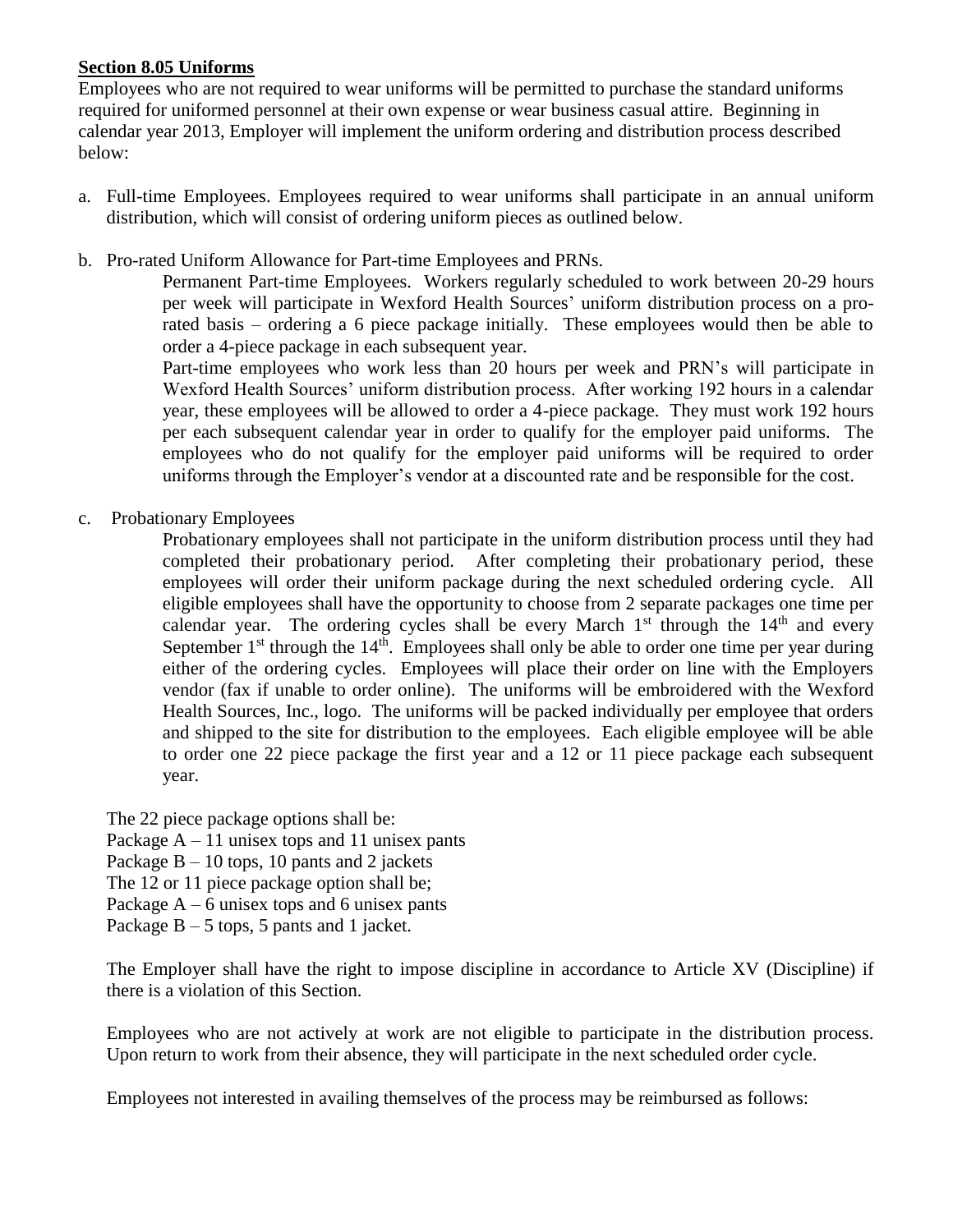Reimbursement for uniforms purchased up to \$300 for full time employees ( $PT = $150$ ) in year one and up to \$150 for fully time employees ( $PT = $60$ ) for year two and all subsequent years with a standard uniform color with a Wexford Health logo (patch will be provided). (PRN up to \$60, if eligible) Employee has choice of purchasing thru proposed on-line service or purchasing on their own and providing receipts.

# **Section 8.06 Off Hour Differential**

Employees shall be paid an Off Hours differential only for hours worked between the hours listed below, provided they work a minimum of 4 hours within the defined hours below.

3:00 P.M. – 11:00 P.M.  $$2.50$  per hour 11:00 P.M. – 7:00A.M. \$2.00 per hour

Off Hours differential will not be paid/applied for any paid time off.

Shift Differential does not apply to Paid Time Off.

Employees who work P.M. or night shifts shall be paid the differential provided they worked at least one half or more of an evening or night shift regardless of their regular schedule. PRN's will receive \$3.00 per hour in addition to the rates set forth in Schedule A.

# **Section 8.07 Pharmacy Lead Tech, Differential**

Those employees acting as Pharmacy Lead Tech, will receive an additional \$1.25 per hour for all hours performing Pharmacy Lead Tech duties.

#### **ARTICLE IX LEAVES OF ABSENCE**

# **Section 9.01 General Leave**

At the Employer's sole discretion or as otherwise provided by law, the Employer may grant leaves of absence without pay to employees for definite periods not to exceed six (6) months within a twelve (12) month period. The Employer may extend such leaves for good cause for periods up to an additional six (6) months.

# **Section 9.02 Bereavement Leave Of Absence**

In the event of a death in the immediate family, a maximum of three (3) working days absence from work shall be allowed to employees for the following: Employee's spouse, mother, father, (including step and adoptive parents) children, (including step and adoptive children) brother, sister (including step or adoptive), grandmother, grandfather (of any generation) guardian, step grandparents, grandparent-in-law, father in law, mother-in-law, brother-in-law, sister-in-law, domestic partner and grandchildren. During bereavement leave employees will be paid their base rate of pay. Bereavement leave is in addition to Paid Time Off.

# **Section 9.03 Jury Duty**

There will be no interruption in pay for employees requested to serve on jury duty. Full-time employees will be paid their salary and part-time employees shall be paid on a pro-rated basis.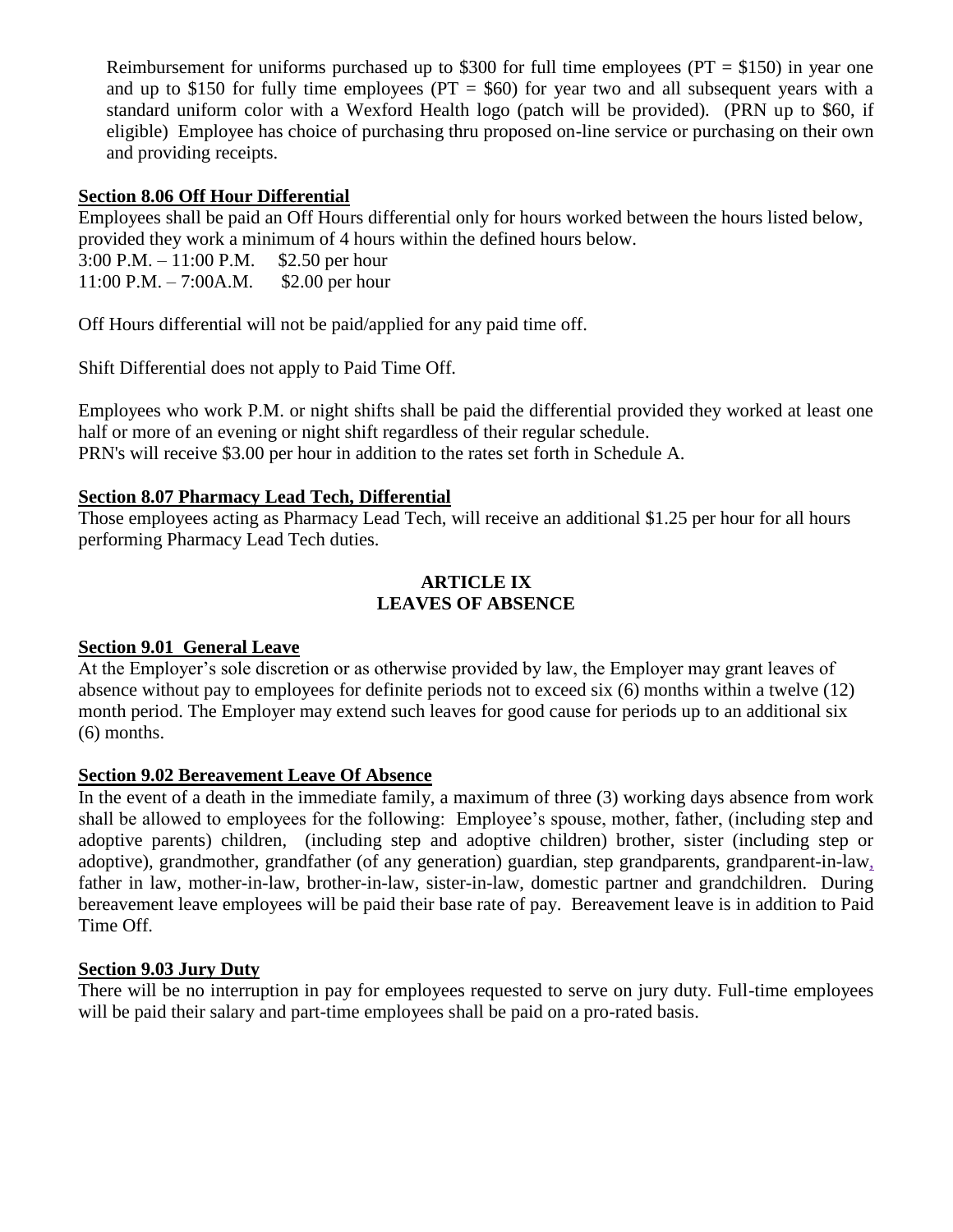# **Section 9.04 Military Training Leave Of Absence**

The Employer recognizes that under both federal and state law, employers have certain obligations to military reservists and National Guard members called to duty. Leave of absence will be granted and reinstatement offered consistent with all applicable laws.

# **Section 9.05 Family Medical Leave of Absence**

FMLA requires covered employers to provide up to 12 weeks of unpaid, job-protected leave to eligible employees for the following reasons:

- For incapacity due to pregnancy, prenatal medical care or child birth;
- To care for the employee's child after birth, or placement for adoption or foster care;
- To care for the employee's spouse, son or daughter, or parent, who has a serious health condition; or
- For a serious health condition that makes the employee unable to perform the employee's job.

The Employer shall maintain insurance coverage for the duration of the leave at the level coverage would have been provided if the employee had continued in his/her normal employment status in accordance with health insurance provision of this Agreement.

Employees shall also be entitled to an intermittent or part-time leave. Employees shall use all accumulated sick leave prior to going on unpaid leave. The use of accumulated sick leave during an approved Family Medical Leave does not extend the 12 week maximum period designated as Family Medical Leave under the Family Medical Leave Act. Employees shall have the option of using other accumulated time in substitution of going on unpaid leave for a maximum total time of twelve (12) weeks of leave excluding sick leave.

Military Family Leave Entitlements. Eligible employees with a spouse, son, daughter, or parent on active duty or call to active duty status in the National Guard or Reserves in support of a contingency operation may use their 12-week leave entitlement to address certain qualifying exigencies. Qualifying exigencies may include attending certain military events, arranging for alternative childcare, addressing certain financial and legal arrangements, attending certain counseling sessions, and attending postdeployment reintegration briefings.

Eligible employees may also take up to 26 weeks of leave during a single 12-month period to care for a covered service member who has a serious injury or illness incurred in the line of duty on active duty.

# **Section 9.06 Failure to Return from Leave**

If the employee is unable to return from a leave of absence within the time required, the employee must contact his or her facility supervisor and the Human Resources Department at least five business days before the return date to determine if additional leave will be granted. Failure to call or return to work within three (3) days after the expiration of a leave shall be considered a voluntary resignation of employment.

# **Section 9.07 Enforcement**

This policy shall not be construed to limit any rights granted by any other federal, state or local law. Any other leave required under law shall be counted toward the total leave allowed under this Section. The Employer reserves the right to require proof of need for any of the absences allowed in this Article.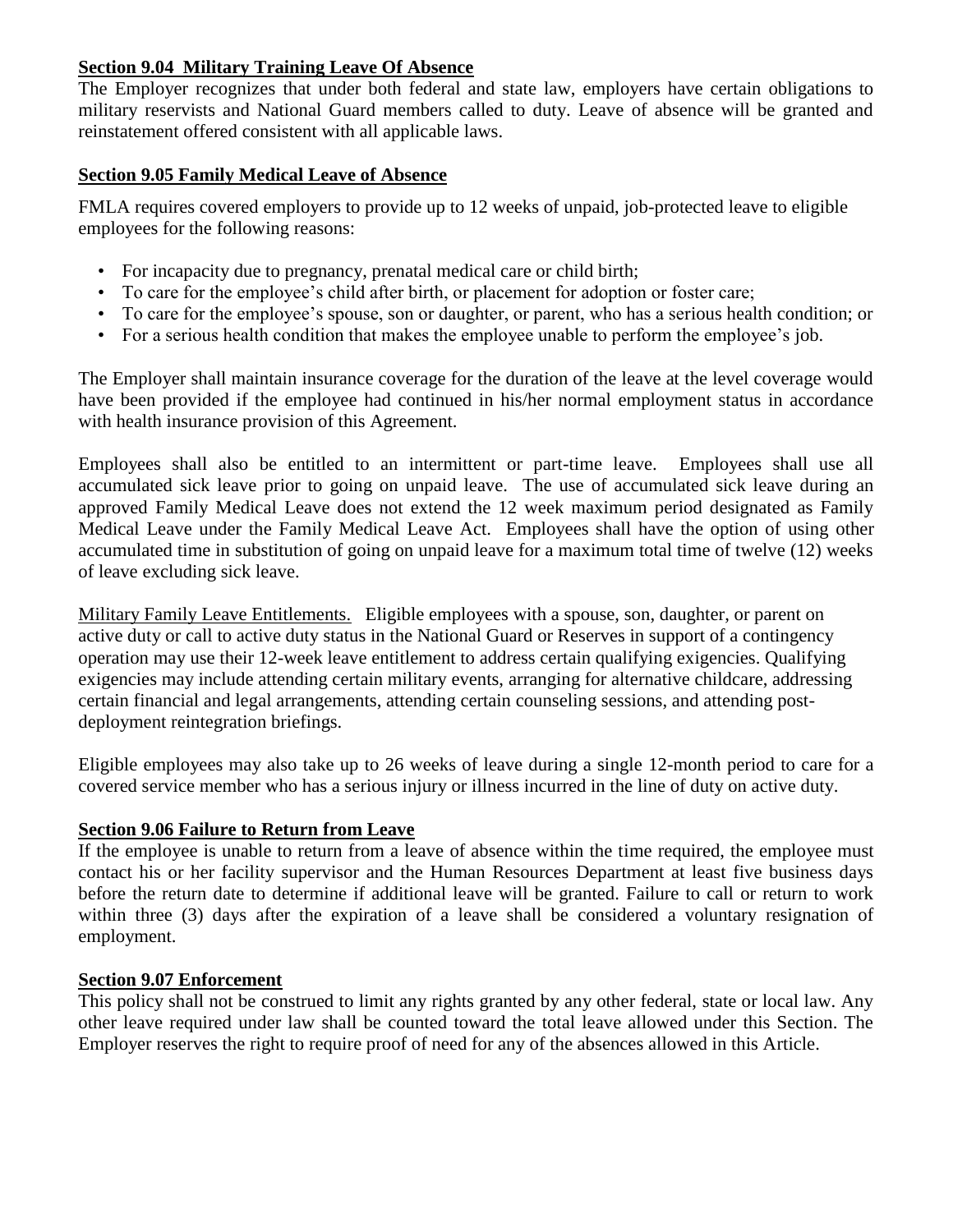# **Section 9.08 Employee Rights After Leave**

The Employer has the unrestricted right to temporarily fill any positions, which have been vacated due to a leave of absence outlined in this Article or until the return of the employee.

Vacancies in Section 3.06 shall not apply to temporary vacancies created by leaves of absence.

When an employee returns from any leave of absence permitted by this Article, the Employer shall return, the employee to the position in the position classification in which the employee was incumbent prior to the commencement of such leave, seniority permitting and if employee is qualified. If the employee does not have the seniority, the layoff provisions of this Agreement shall apply.

If an employee terminates employment while on any leave of absence (other than Military Leave) as defined in Article IX, Leaves of Absence, any accrued and unused vacation, banked holiday and personal time shall be liquidated at the employee's last rate of pay while in active status. An employee who terminates while on Military Leave will be paid for accrued and unused vacation time at the rate that he/she would be at absent the Military Leave.

Any wage increases that become due while an employee is out on any leave of absence will be held and then applied in full upon the employee's return to active status.

# **ARTICLE X PAYROLL AND DEDUCTIONS**

# **Section 10.01. Pay Period**

Pay periods shall be based on every two weeks. The workweek shall begin on Sunday and end on Saturday. Consecutive hours worked shall count toward the day on which the employee commenced work.

# **Section 10.02. Pay Dates**

Pay periods shall be based on every two weeks. The workweek shall begin on a Sunday and end on a Saturday. Consecutive hours worked shall count toward the day on which the employee commenced work.

# **Section 10.03 Pay Distribution**

Employees may elect one of the following methods of distribution: 1) Direct Deposit into employee's account; Or 2) Mail deposit by regular first-class mail at the United States Postal Service. Deposits to banks or mail shall be made on the pay dates as defined above. Changes in direct deposit status shall take effect as soon as practicable after the employee completes and submits the appropriate forms.

# **Section 10.04. Amendments**

Changes in pay periods, pay dates and pay distribution may be made upon mutual agreement by both parties.

# **Section 10.05 Payment After Termination**

Any employee being terminated by the employer for any reason shall be paid in full through the last hour of employment. Any pay due will be paid at the normal time for the payroll cycle in which the termination occurs. Unused PTO hours will be paid out in the next payroll cycle following the termination cycle.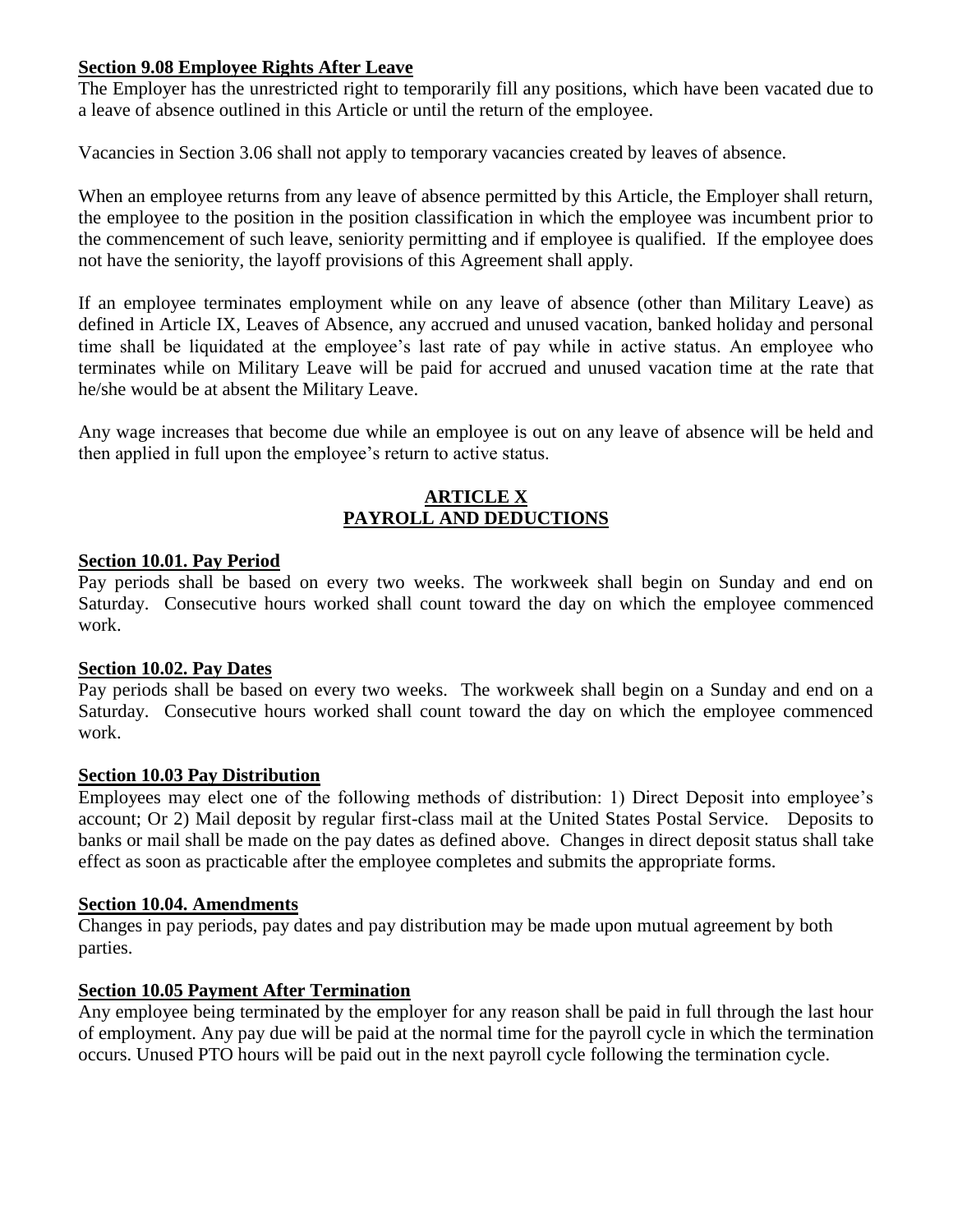#### **Section 10.06 Union Dues Deduction**

The Employer agrees to deduct and forward to the Financial Secretary of the Local Union, upon receipt of a voluntary written authorization, the working dues from the pay of each IBEW member. The amount to be deducted shall be the amount specified in the approved Local Union Bylaws. Such amount shall be certified to the Employer by the Local Union. A draft to the Financial Secretary of Local Union 702 for the sum deducted shall be forwarded monthly by the Employer as directed.

#### **Section 10.07 Committee On Political Education**

The Employer agrees to deduct and forward to the Financial Secretary of the Local Union, upon receipt of a voluntary written authorization card, the C.O.P.E. contribution from the pay of each IBEW member. The amount to be deducted shall be the amount specified on the written authorization card. A draft to the Financial Secretary of Local Union 702 for the sum deducted shall be forwarded monthly by the Employer as directed.

#### **Section 10.08 Longevity**

Employees with at least 10 years seniority will receive a longevity bonus of an additional \$50.00 per month and Employees with at least 15 years seniority will receive a longevity bonus of an additional \$75.00 per month. PRN employees are not eligible for longevity bonuses.

#### **Section 10.09 Severance Pay**

Where a facility closes permanently, employees affected thereby with two  $(2)$  or more years seniority and on the Employer's payroll at the time of such closure or termination, or who were previously laid off as a result of such closure, not offered another bargaining unit position within sixty (60 miles of the employee's work location, shall be offered severance pay in the amount of two (2) weeks compensation at their monthly rate of pay in effect at the time of such closure or termination. Provided, however, that an employee who elects to remain on the layoff list for a period in excess of six months, or who obtains another bargaining unit position, or who refuses an appropriate position offered by the Employer within his/her position classification series (or if his/her classification is the only one in its series, within a comparable classification) shall forfeit any severance pay which is due under this Section. If an employee accepts severance pay he shall be considered terminated. PRN employees are not eligible.

#### **ARTICLE XI WAGES**

#### **SECTION 11.01 Wages**

a. The Employer may hire employees at a wage rate greater than Step 1 on the wage schedule, not to exceed Step 3; and/or provide employee bonuses or incentives, taking into account the employee's qualifications, experience and the market rates for the position within the area. In the event an employee is hired at a step higher than Step 1, other employees within the facility in the same position who are below that step will be brought up to the step at which the employee is hired.

If management determines, at its sole discretion, that a position needs to be filled above Step 1, prior to offering the position at the higher rate to an external candidate, the Employer will offer the position at the higher rate to the most senior employee who self-identified for higher wage rate placement at that facility prior to the posting end date. The Employer is not required to repost the position at the higher rate.

If an employee is currently placed on the Schedule A table at a facility based on a market rate and transfers to another facility, that employee will be placed on the Schedule A table at the new facility in accordance with his/her seniority date.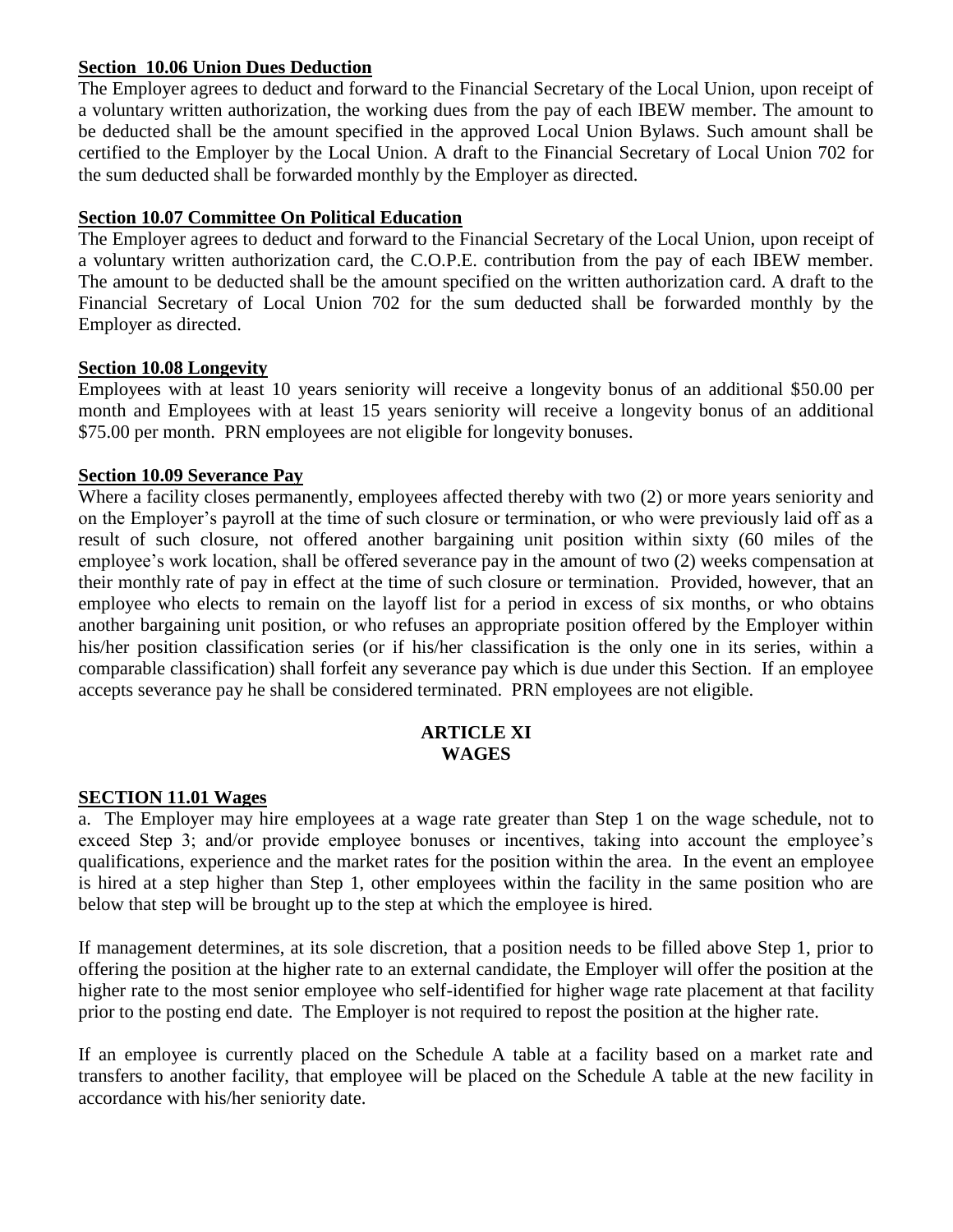b. Wages will be administered according to the attached Schedule A wage tables. Each employee will receive a Step Increase on the employee's seniority date. Effective January 1, 2009, PRN employees are not eligible for Step Increases. Current PRNs will continue to be paid at their current rate and continue to receive the \$3.00 PRN differential; but will not be eligible for future step increases. All PRNs will be hired at the introductory wage step and move to Step 1 after 6 months of employment with Wexford Health and then remain at Step 1 plus the \$3.00 PRN differential. If a current regular employee is permitted to change to a PRN status, that employee's wage rate will be reduced to the Step 1 rate plus the \$3.00 PRN differential. Employees who were full-time for seven (7) years of continuous service immediately prior to retiring from Wexford Health Sources, Inc. at age 62 or greater, who are retained as PRN, will maintain his/her current step in the wage scale and not receive the \$3.00 PRN differential.

c. Wage increases will be administered according to the following schedule:

- i. Annual Increase .5% effective 6/1/2018
- ii. Annual Increase .5% effective 1/1/2019

Introductory Wage Step Employees will go to Step 1 upon completion of six (6) months from date of hire.

Step 9 is the maximum wage rate for each position on the wage scale

On the Schedule A Wage tables, "Master Level MHP" is renamed "QMHP – clinically licensed". "Mental Health Professional" is renamed "QMHP – non-clinically licensed".

The job classification of Medication Room Assistant will be established and the Pharmacy Technician job classification will be eliminated. Licensure will not be required as a qualification for the Medication Room Assistant position.

To encourage both current and future-hired full-time non-clinically licensed QMHPs to pursue a clinical license, Employer will give them the option to request reimbursement for the costs of the exam and initial license fee upon passing the exam and obtaining their clinical license. Subsequent license renewal fees will be the responsibility of the individual and will not be eligible for reimbursement. QMHPs who request and receive a reimbursement for the exam and initial license fees must sign a repayment agreement, agreeing to complete one year of full-time service from the effective date of their clinical licensure.

Non-clinically licensed QMHPs hired on or after June 1, 2016 who subsequently obtain their clinical license will automatically be promoted to the QMHP - Clinically Licensed classification and Schedule A wage scale as of the effective date of their clinical licensure.

- d. Lump sum one-time bonus of \$150.00 paid to all FTR employees not in their probationary period paid in the month of June 2019.
- e. Years three (3) and four (4) and five (5) reopen negotiations for wages only. Union retains the right to strike and employer retains the right to lockout.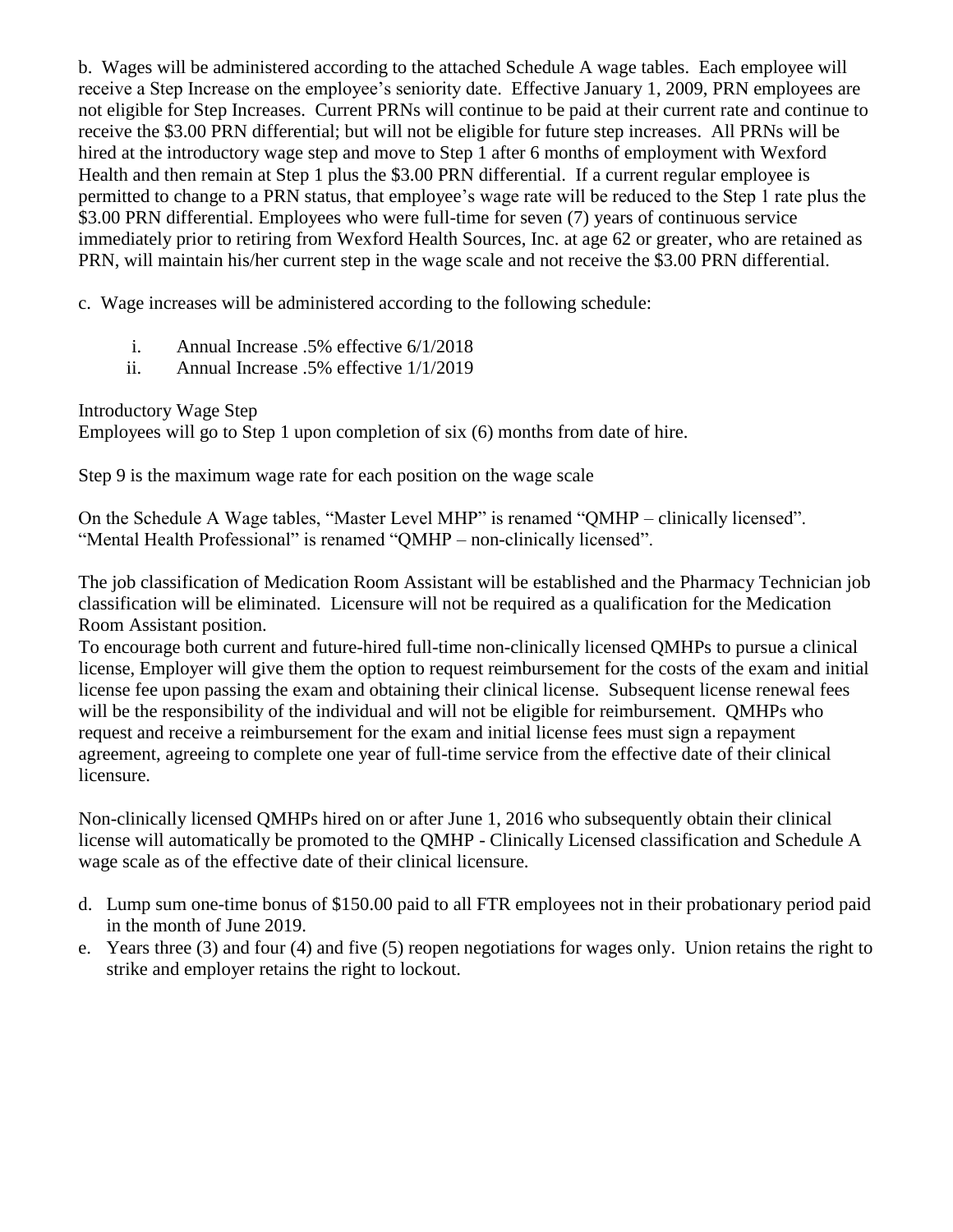#### **SIGNATURES**

In Witness whereof, the parties do set their hand.

**FOR THE UNION:**

<u> Steve Hughart</u> 1-17-2018

**STEVE HUGHART, (Date) Business Manager IBEW Local 702**

**FOR THE EMPLOYER:**

Elaine J. Gedman *1 – 4 – 18* 

**ELAINE J. GEDMAN, (Date) Executive Vice President Chief Administrative Officer Wexford Health Sources, Inc.**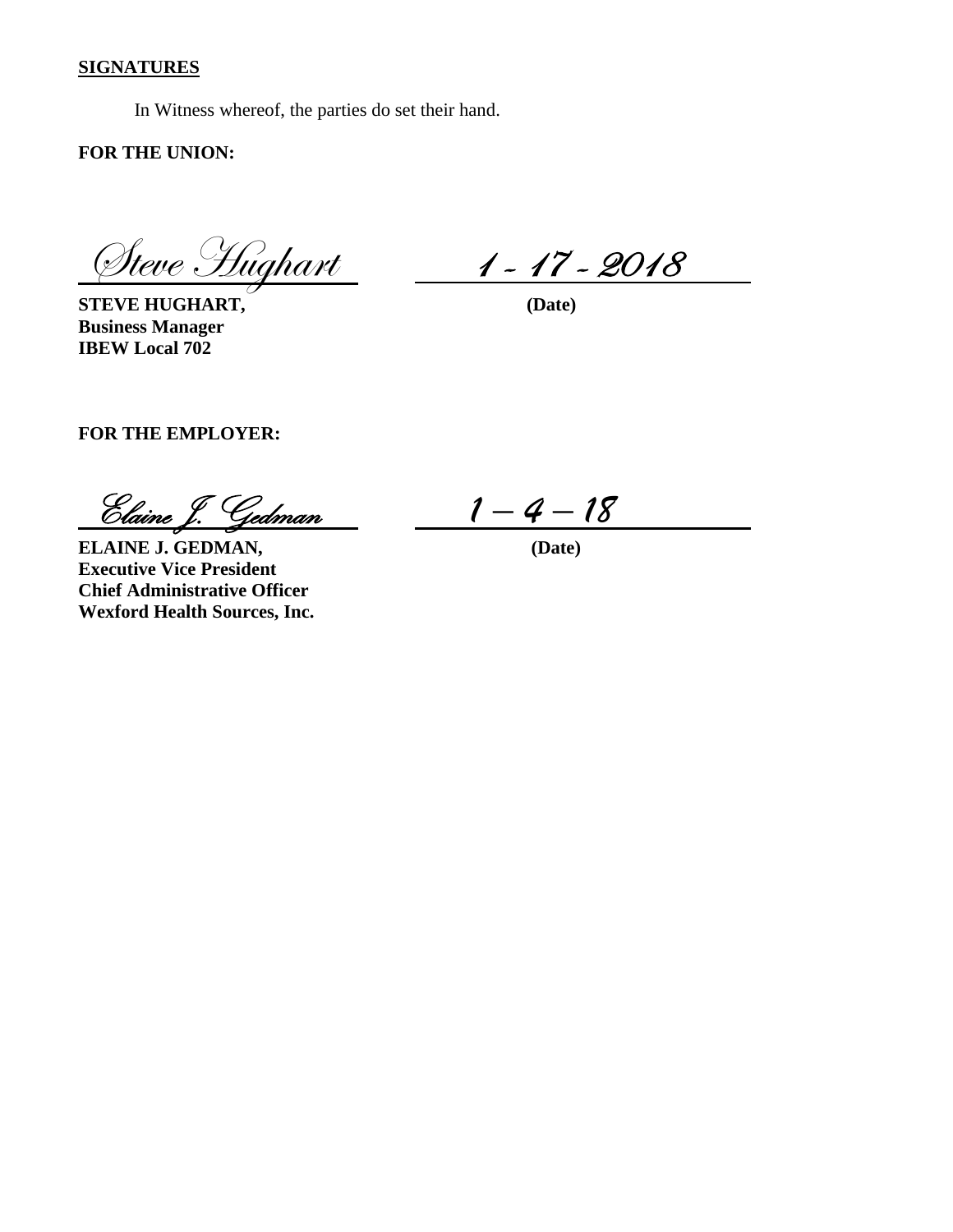**IBEW<br>Wage Scale** 

Schedule A<br>Effective 1-1-2017 (3%)

|                                    | Probationary | ISTEP#1 | STEP#2 | STEP#3 | <b>P#431S</b> | STEP#5 | 3TEP#6 |         |        |        |
|------------------------------------|--------------|---------|--------|--------|---------------|--------|--------|---------|--------|--------|
| ehavioral Health Technician        |              |         |        |        |               |        |        | STEP #7 | STEP#8 | STEP#9 |
|                                    | 19.38        | 21.54   | 21.97  | 22.41  | 22.86         | 23.32  | 23.79  | 24.26   | 24.74  | 25.24  |
| ental Assistant                    | 17.04        | 18.93   | 19.31  | 19.70  | 20.10         | 20.50  | 20.91  |         |        |        |
| ental Hygienst                     | 26.57        | 29.52   | 30.11  | 30.70  |               |        |        | 21.33   | 21.75  | 22.19  |
| icensed Practical Nurse            | 20.58        | 22.98   |        |        | 31.32         | 31.95  | 32.59  | 33.24   | 33.91  | 34.59  |
| <b>Medication Room Assistant</b>   |              |         | 23.44  | 23.92  | 24.39         | 24.87  | 25.37  | 25.87   | 26.39  | 26.91  |
|                                    | 17.04        | 18.93   | 19.31  | 19.70  | 20.10         | 20.50  | 20.91  | 21.33   | 21.75  | 22.19  |
| MHP-Clinically Licensed            | 26.03        | 28.92   | 29.45  | 29.98  | 30.52         | 31.08  | 31.66  | 32.20   | 32.81  |        |
| <b>IHP-Non-Clinically Licenser</b> | 23.51        | 26.12   | 26.65  | 27.18  | 27.73         | 28.27  | 28.85  |         |        | 33.41  |
| adiological Technician             |              |         |        |        |               |        |        | 29.40   | 29.99  | 30.61  |
|                                    | 18.92        | 21.02   | 21.44  | 21.88  | 22.31         | 22.75  | 23.21  | 23.57   | 24.14  | 24.63  |
| egistered Nurse                    | 27.56        | 30.62   | 31.23  | 31.86  | 32.50         | 33.15  | 33.80  | 34.48   | 35.17  | 35.87  |
| taff Assistant                     | 17.04        | 18.93   | 19.31  | 19.70  | 20.10         | 20.50  | 20.91  | 21.33   | 21.75  | 22.19  |
| taff Psychologist                  | 37.95        | 42.17   | 43.01  | 43.88  | 44.75         | 45.65  | 46.57  |         |        |        |
|                                    |              |         |        |        |               |        |        | 47.49   | 48.44  | 49.41  |

Í

10/26/2017